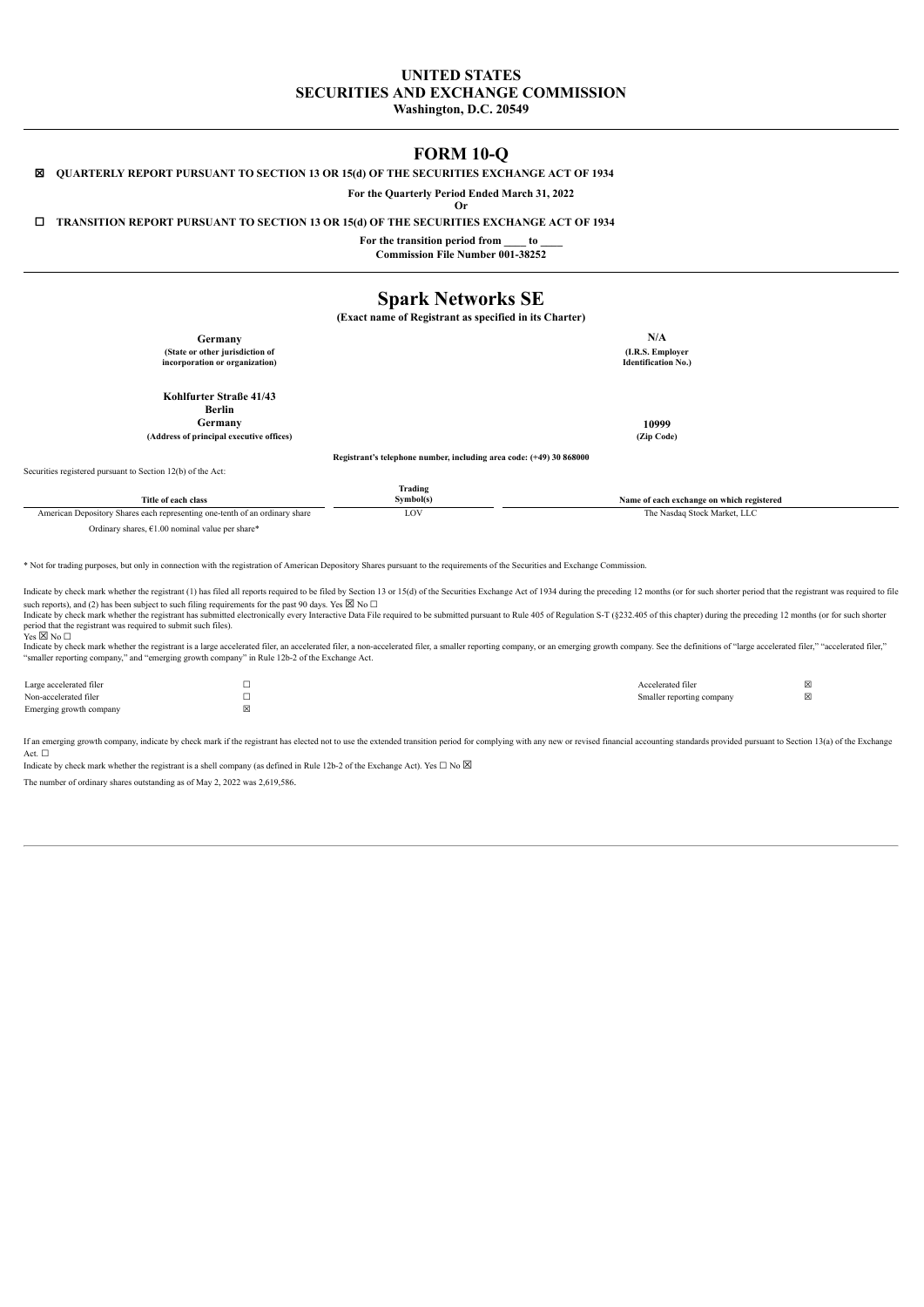|                |                                                                                                                           | ٠.                                              |
|----------------|---------------------------------------------------------------------------------------------------------------------------|-------------------------------------------------|
| <b>PART I</b>  |                                                                                                                           |                                                 |
| Item 1.        | <b>Financial Statements (Unaudited)</b>                                                                                   | 3                                               |
|                | Condensed Consolidated Balance Sheets as of March 31, 2022 and December 31, 2021                                          |                                                 |
|                | Condensed Consolidated Statements of Operations and Comprehensive Loss for the three months ended March 31, 2022 and 2021 |                                                 |
|                | Condensed Consolidated Statements of Shareholders' Equity for the three months ended March 31, 2022 and 2021              |                                                 |
|                | Condensed Consolidated Statements of Cash Flows for the three months ended March 31, 2022 and 2021                        |                                                 |
|                | <b>Notes to Condensed Consolidated Financial Statements</b>                                                               | $rac{6}{7}$                                     |
|                | Note 1 - Basis of Presentation and Summary of Significant Accounting Policies                                             |                                                 |
|                | Note 2 - Revenue                                                                                                          | $\frac{28}{8}$                                  |
|                | Note 3 - Income Taxes                                                                                                     |                                                 |
|                | Note 4 - Accrued Expenses and Other Liabilities                                                                           |                                                 |
|                | Note 5 - Long-term Debt                                                                                                   |                                                 |
|                | <b>Note 6 - Contingencies</b>                                                                                             |                                                 |
|                | <b>Note 7 - Financial Instruments and Fair Value Measurements</b>                                                         | $\frac{11}{12}$ $\frac{12}{15}$ $\frac{15}{20}$ |
|                | <b>Note 8 - Stock-based Compensation</b>                                                                                  |                                                 |
| Item 2.        | Management's Discussion and Analysis of Financial Condition and Results of Operations                                     |                                                 |
| Item 3.        | Quantitative and Qualitative Disclosures About Market Risk                                                                |                                                 |
| Item 4.        | <b>Controls and Procedures</b>                                                                                            | 20                                              |
|                |                                                                                                                           |                                                 |
| <b>PART II</b> |                                                                                                                           |                                                 |
| Item 1.        | <b>Legal Proceedings</b>                                                                                                  | 22                                              |
| Item 1A.       | <b>Risk Factors</b>                                                                                                       | 22                                              |
| Item 2.        | Unregistered Sales of Equity Securities and Use of Proceeds                                                               | $\overline{22}$                                 |
| Item 3.        | <b>Defaults Upon Senior Securities</b>                                                                                    | $\overline{22}$                                 |
| Item 4.        | <b>Mine Safety Disclosures</b>                                                                                            | $\overline{22}$                                 |
| Item 5.        | <b>Other Information</b>                                                                                                  | 22                                              |
| Item 6.        | <b>Exhibits</b>                                                                                                           | 23                                              |

**Page**

2

<span id="page-1-0"></span> $\frac{24}{2}$  $\frac{24}{2}$  $\frac{24}{2}$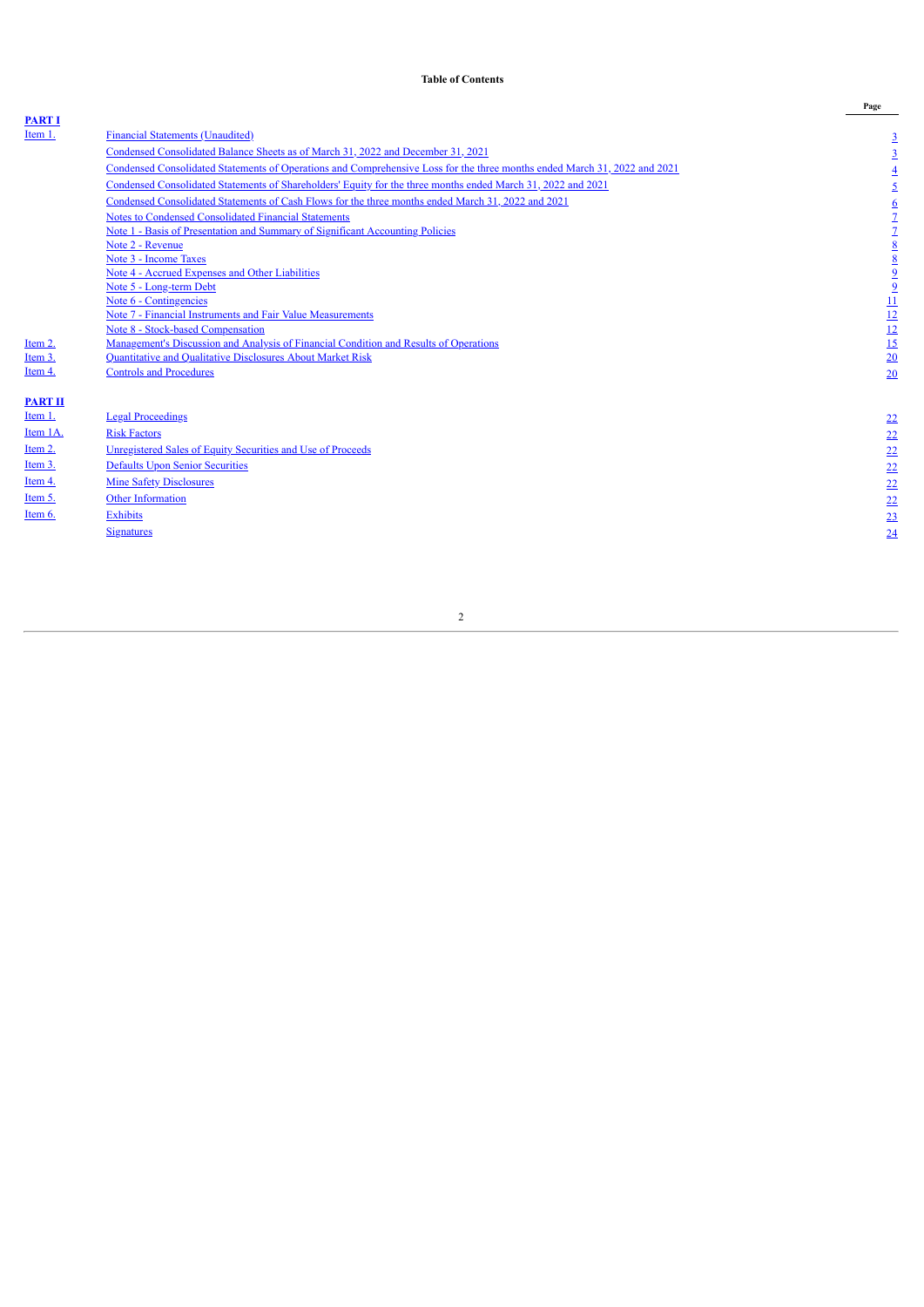## **PART I Financial Information**

## <span id="page-2-1"></span><span id="page-2-0"></span>**Item 1. Financial Statements**

#### **Spark Networks SE Condensed Consolidated Balance Sheets (Unaudited) (in thousands, except share data)**

|                                                                                                                                                                               |              | March 31, 2022           |              | December 31, 2021 |  |  |
|-------------------------------------------------------------------------------------------------------------------------------------------------------------------------------|--------------|--------------------------|--------------|-------------------|--|--|
| <b>Assets</b>                                                                                                                                                                 |              |                          |              |                   |  |  |
| Current assets:                                                                                                                                                               |              |                          |              |                   |  |  |
| Cash and cash equivalents                                                                                                                                                     | $\mathbb{S}$ | $13,007$ \$              |              | 16,141            |  |  |
| Accounts receivable, net of allowance of \$361 and \$368, respectively                                                                                                        |              | 5,753                    |              | 6,261             |  |  |
| Prepaid expenses                                                                                                                                                              |              | 4,395                    |              | 3,201             |  |  |
| Other current assets                                                                                                                                                          |              | 886                      |              | 1,085             |  |  |
| Total current assets                                                                                                                                                          |              | 24,041                   |              | 26,688            |  |  |
| Property and equipment, net of accumulated depreciation of \$4,212 and \$3,998, respectively                                                                                  |              | 3,748                    |              | 3,613             |  |  |
| Goodwill                                                                                                                                                                      |              | 134,733                  |              | 134,744           |  |  |
| Intangible assets, net of accumulated amortization of \$15,799 and \$15,522, respectively                                                                                     |              | 29,049                   |              | 29,369            |  |  |
| Deferred tax assets                                                                                                                                                           |              | 7,471                    |              | 7,623             |  |  |
| Other assets                                                                                                                                                                  |              | 7,142                    |              | 7,764             |  |  |
| <b>Total</b> assets                                                                                                                                                           | \$           | 206,184                  | <sup>S</sup> | 209,801           |  |  |
| <b>Liabilities and Shareholders' Equity</b>                                                                                                                                   |              |                          |              |                   |  |  |
| <b>Current liabilities:</b>                                                                                                                                                   |              |                          |              |                   |  |  |
| Current portion of long-term debt                                                                                                                                             | \$           | $\overline{\phantom{0}}$ | -S           | 17,593            |  |  |
| Accounts payable                                                                                                                                                              |              | 2,098                    |              | 11,474            |  |  |
| Deferred revenue                                                                                                                                                              |              | 35,299                   |              | 36,973            |  |  |
| Accrued expenses and other current liabilities                                                                                                                                |              | 26,359                   |              | 27,042            |  |  |
| Total current liabilities                                                                                                                                                     |              | 63,756                   |              | 93,082            |  |  |
| Long-term debt, net of current portion                                                                                                                                        |              | 94,282                   |              | 64,531            |  |  |
| Deferred tax liabilities                                                                                                                                                      |              | 999                      |              | 1,077             |  |  |
| Other liabilities                                                                                                                                                             |              | 18,192                   |              | 18,418            |  |  |
| <b>Total liabilities</b>                                                                                                                                                      |              | 177,229                  |              | 177,108           |  |  |
| Contingencies (Note 6)                                                                                                                                                        |              |                          |              |                   |  |  |
| Shareholders' Equity:                                                                                                                                                         |              |                          |              |                   |  |  |
| Common stock, $\epsilon$ 1.00 nominal value; 3,521,005 shares authorized; 2,661,386 shares issued; 2,617,397 shares outstanding<br>as of March 31, 2022 and December 31, 2021 |              | 3,064                    |              | 3,064             |  |  |
| Treasury stock, at $\epsilon$ 1.00 nominal value; 43,989 shares as of March 31, 2022 and December 31, 2021                                                                    |              | (48)                     |              | (48)              |  |  |
| Additional paid-in capital                                                                                                                                                    |              | 223,605                  |              | 223,103           |  |  |
| Accumulated deficit                                                                                                                                                           |              | (205, 752)               |              | (200, 403)        |  |  |
| Accumulated other comprehensive income                                                                                                                                        |              | 8,086                    |              | 6,977             |  |  |
| Total shareholders' equity                                                                                                                                                    |              | 28,955                   |              | 32,693            |  |  |
| Total liabilities and shareholders' equity                                                                                                                                    | \$           | 206,184                  | $\mathbb{S}$ | 209,801           |  |  |

<span id="page-2-2"></span>The accompanying notes are an integral part of these consolidated financial statements.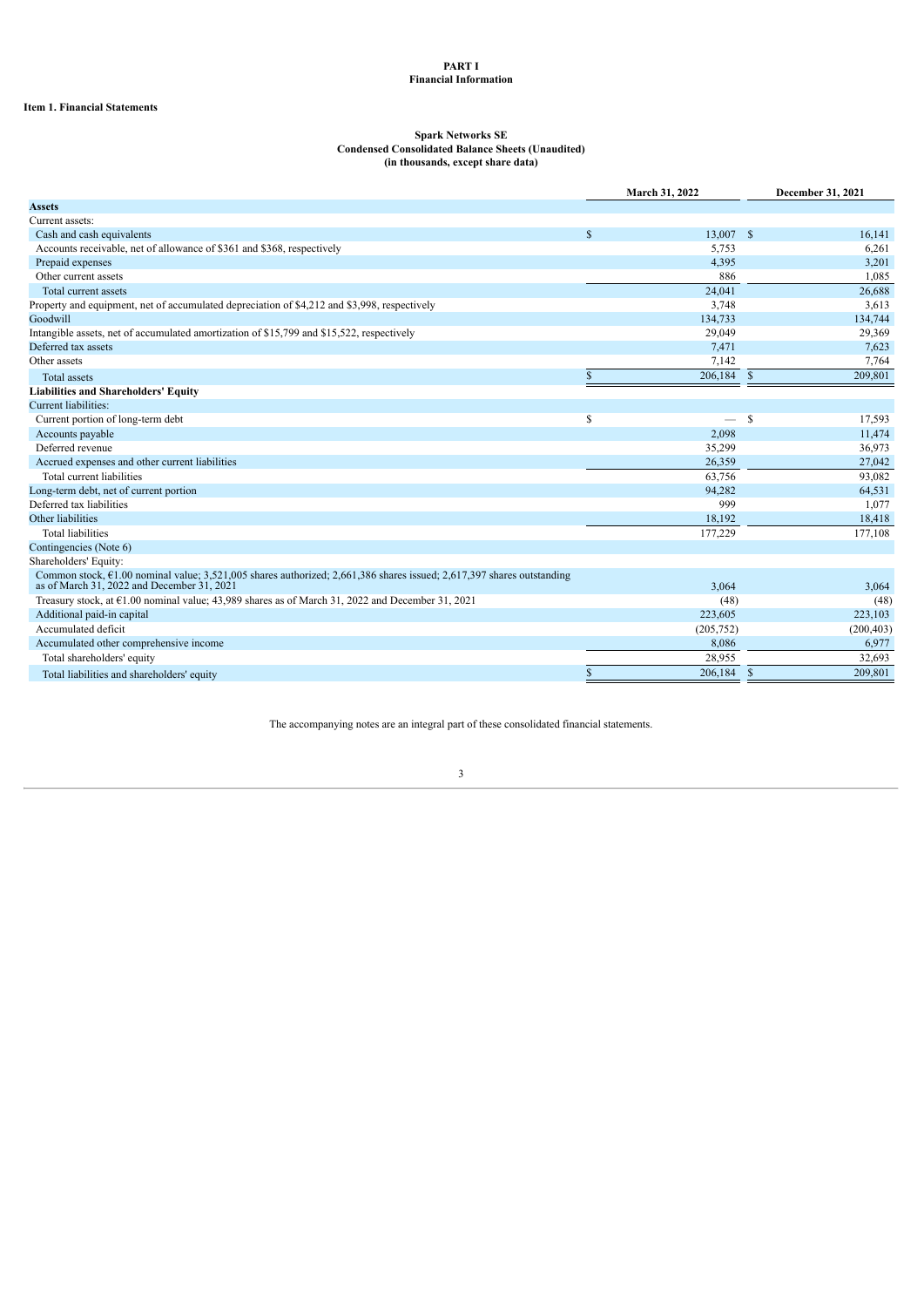#### **Spark Networks SE Condensed Consolidated Statements of Operations and Comprehensive Loss (Unaudited) (in thousands, except share and per share data)**

|                                                             |              | Three Months Ended March 31, |           |  |  |  |
|-------------------------------------------------------------|--------------|------------------------------|-----------|--|--|--|
|                                                             |              | 2022                         | 2021      |  |  |  |
| Revenue                                                     | $\mathbf{s}$ | 52,374 \$                    | 56,379    |  |  |  |
| Operating costs and expenses:                               |              |                              |           |  |  |  |
| Cost of revenue, exclusive of depreciation and amortization |              | 34,246                       | 36,918    |  |  |  |
| Other operating expenses                                    |              | 15,435                       | 16,151    |  |  |  |
| Depreciation and amortization                               |              | 603                          | 2,290     |  |  |  |
| Total operating costs and expenses                          |              | 50,284                       | 55,359    |  |  |  |
| Operating income                                            |              | 2,090                        | 1,020     |  |  |  |
| Other income (expense):                                     |              |                              |           |  |  |  |
| Interest expense                                            |              | (6,882)                      | (3,440)   |  |  |  |
| Loss on foreign currency transactions                       |              | (767)                        | (1,728)   |  |  |  |
| Other income (expense)                                      |              | 263                          | (16)      |  |  |  |
| Total other expense, net                                    |              | (7,386)                      | (5, 184)  |  |  |  |
| Loss before income taxes                                    |              | (5,296)                      | (4,164)   |  |  |  |
| Income tax expense                                          |              | (53)                         | (2,340)   |  |  |  |
| Net loss                                                    |              | (5, 349)                     | (6,504)   |  |  |  |
| Other comprehensive income (loss):                          |              |                              |           |  |  |  |
| Foreign currency translation adjustment                     |              | 1,109                        | 2,354     |  |  |  |
| Comprehensive loss                                          |              | (4,240)<br>-S                | (4,150)   |  |  |  |
| Loss per share:                                             |              |                              |           |  |  |  |
| Basic loss per share                                        | $\mathbb{S}$ | $(2.04)$ \$                  | (2.50)    |  |  |  |
| Diluted loss per share                                      | S            | $(2.04)$ \$                  | (2.50)    |  |  |  |
|                                                             |              |                              |           |  |  |  |
| Weighted average shares outstanding:                        |              |                              |           |  |  |  |
| <b>Basic</b>                                                |              | 2,617,397                    | 2,605,689 |  |  |  |
| Diluted                                                     |              | 2,617,397                    | 2,605,689 |  |  |  |

<span id="page-3-0"></span>The accompanying notes are an integral part of these consolidated financial statements.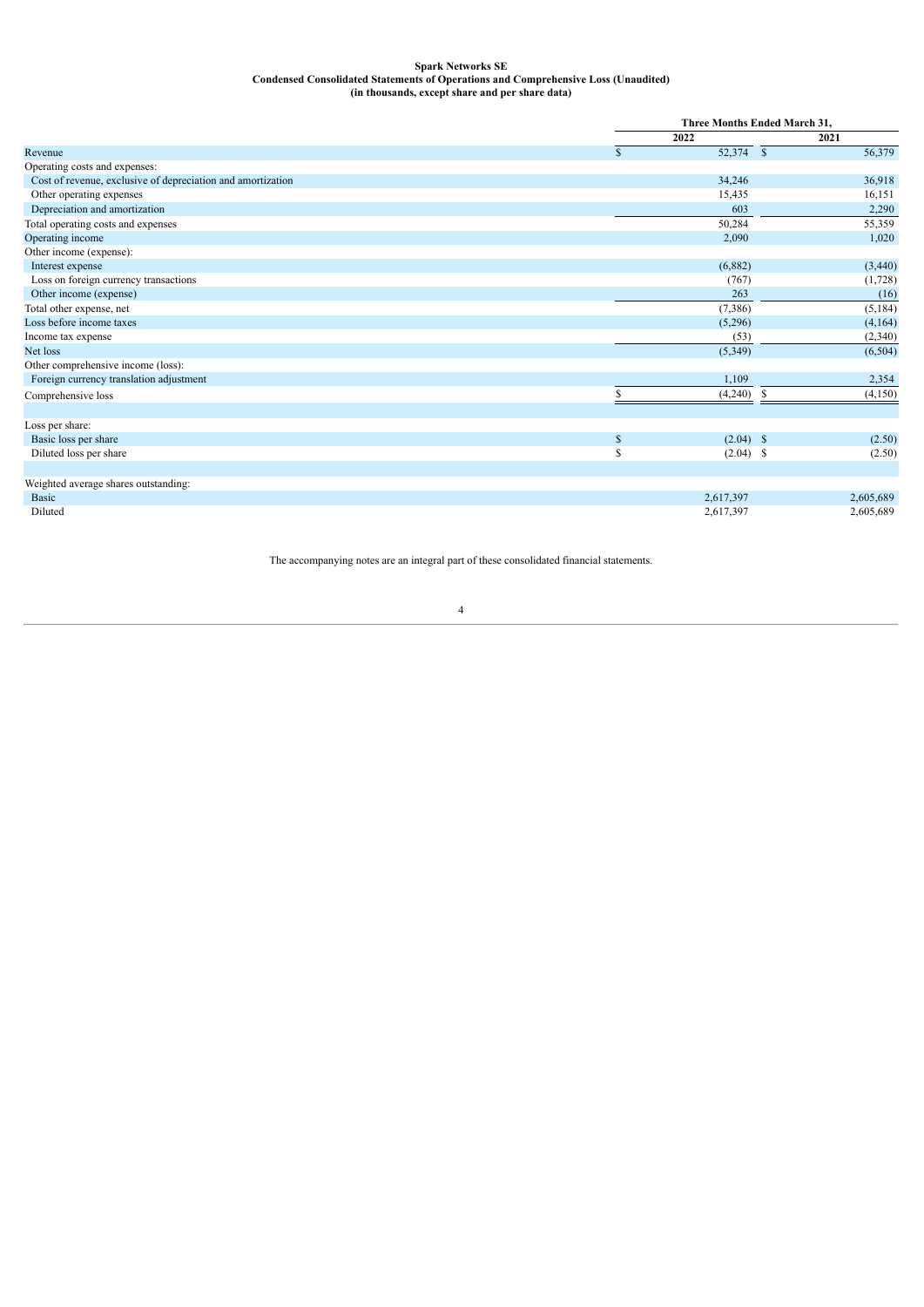#### **Spark Networks SE Condensed Consolidated Statements of Shareholders' Equity (Unaudited) (in thousands, except share data)**

|                                          |                          |    |                          |                       |      |                          |     | Three Months Ended March 31, 2022    |      |                          |     |                                                         |              |                                         |
|------------------------------------------|--------------------------|----|--------------------------|-----------------------|------|--------------------------|-----|--------------------------------------|------|--------------------------|-----|---------------------------------------------------------|--------------|-----------------------------------------|
|                                          | <b>Common Stock</b>      |    |                          | <b>Treasury Stock</b> |      |                          |     |                                      |      |                          |     |                                                         |              |                                         |
|                                          | <b>Shares</b>            |    | Amount                   | <b>Shares</b>         |      | Amount                   |     | <b>Additional Paid-in</b><br>Capital |      | Accumulated<br>Deficit   |     | <b>Accumulated Other</b><br><b>Comprehensive Income</b> |              | <b>Total</b><br>shareholders'<br>equity |
| Balance at January 1, 2022               | 2,661,386                | -8 | 3,064                    | $(43,989)$ \$         |      | (48) S                   |     | 223,103                              | - \$ | $(200, 403)$ S           |     | 6,977                                                   | $\mathbf{s}$ | 32,693                                  |
| Stock-based compensation                 | __                       |    | –                        |                       |      | $\overline{\phantom{0}}$ |     | 502                                  |      |                          |     | –                                                       |              | 502                                     |
| Net loss                                 | _                        |    | $\overline{\phantom{0}}$ |                       |      | $\qquad \qquad -$        |     | $\qquad \qquad -$                    |      | (5,349)                  |     |                                                         |              | (5, 349)                                |
| Foreign currency translation adjustments | —                        |    | –                        |                       |      |                          |     | $-$                                  |      |                          |     | 1,109                                                   |              | 1,109                                   |
| Balance at March 31, 2022                | 2,661,386                | -8 | 3,064                    | $(43,989)$ \$         |      | (48)                     | -S  | 223,605                              |      | $(205,752)$ \$           |     | 8,086                                                   | -5           | 28,955                                  |
|                                          |                          |    |                          |                       |      |                          |     | Three Months Ended March 31, 2021    |      |                          |     |                                                         |              |                                         |
|                                          | <b>Common Stock</b>      |    |                          | <b>Treasury Stock</b> |      |                          |     |                                      |      |                          |     |                                                         |              |                                         |
|                                          | <b>Shares</b>            |    | Amount                   | <b>Shares</b>         |      | Amount                   |     | <b>Additional Paid-in</b><br>Capital |      | Accumulated<br>Deficit   |     | <b>Accumulated Other</b><br><b>Comprehensive Income</b> |              | Total<br>shareholders'<br>equity        |
| Balance at January 1, 2021               | 2,661,386                |    | 3,064                    | (55,697)              | - S  | (61)                     | - S | 220,852                              |      | (132, 248)               | -S  | 3,296                                                   | s            | 94,903                                  |
| Stock-based compensation                 |                          |    | –                        |                       |      | $\overline{\phantom{0}}$ |     | 1,036                                |      |                          |     |                                                         |              | 1,036                                   |
| Net loss                                 | $\overline{\phantom{0}}$ |    | $\overline{\phantom{0}}$ |                       |      | $\qquad \qquad -$        |     | $\overline{\phantom{m}}$             |      | (6, 504)                 |     | $\overline{\phantom{m}}$                                |              | (6, 504)                                |
| Foreign currency translation adjustments | —                        |    | –                        |                       |      | —                        |     | $-$                                  |      | $\overline{\phantom{a}}$ |     | 2,354                                                   |              | 2,354                                   |
| Balance at March 31, 2021                | 2,661,386                |    | 3,064                    | (55,697)              | - 55 | (61)                     | - 5 | 221,888                              |      | (138, 752)               | - 5 | 5,650                                                   |              | 91,789                                  |

<span id="page-4-0"></span>The accompanying notes are an integral part of these consolidated financial statements.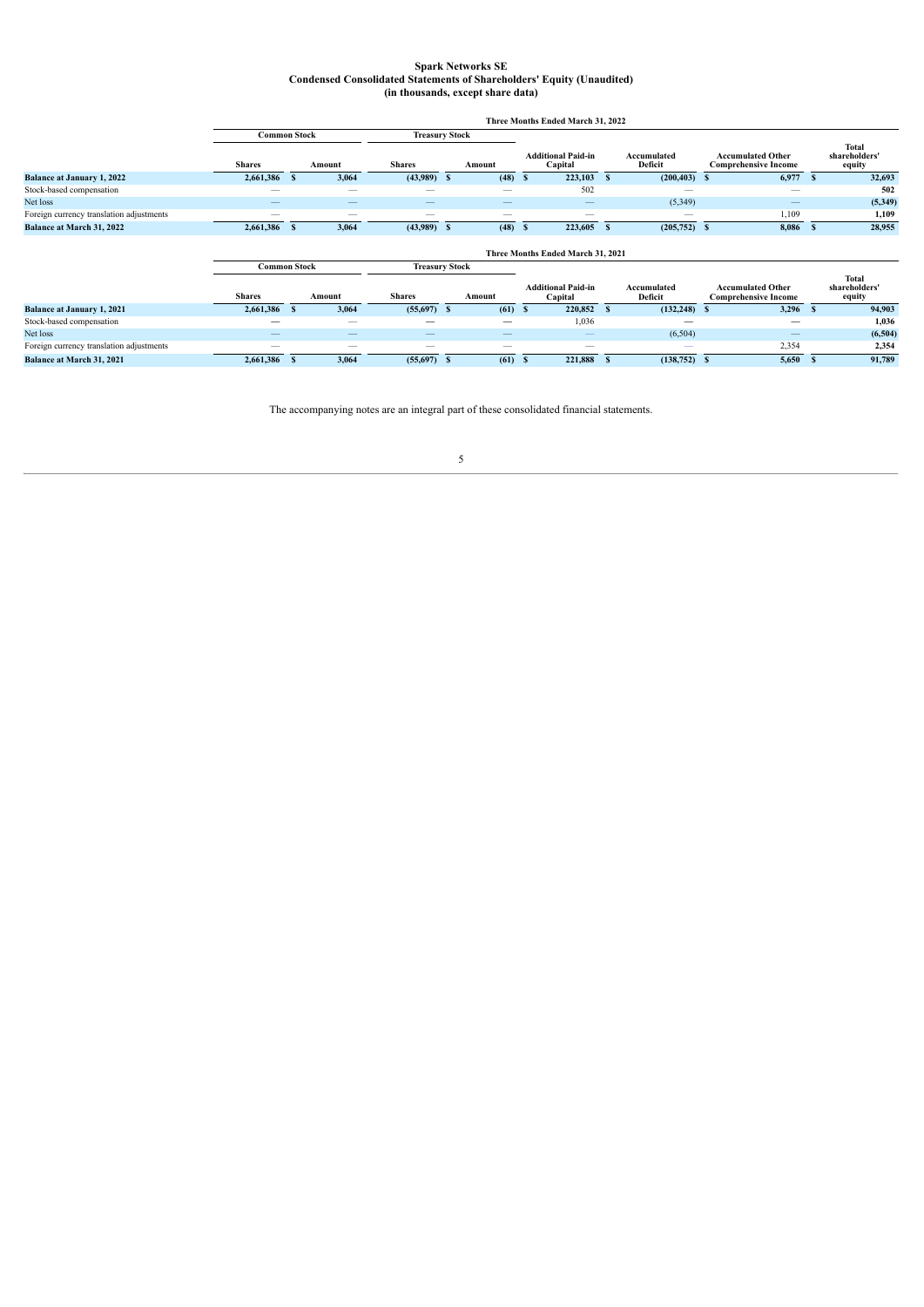#### **Spark Networks SE Condensed Consolidated Statements of Cash Flows (Unaudited) (in thousands)**

|                                                                                                                     | <b>Three Months Ended March 31.</b> |           |              |                          |  |
|---------------------------------------------------------------------------------------------------------------------|-------------------------------------|-----------|--------------|--------------------------|--|
|                                                                                                                     |                                     | 2022      |              | 2021                     |  |
| Net loss                                                                                                            | $\mathsf{\$}$                       | (5,349)   | $\mathbf S$  | (6, 504)                 |  |
| Adjustments to reconcile net loss to cash used in operating activities:                                             |                                     |           |              |                          |  |
| Depreciation and amortization                                                                                       |                                     | 603       |              | 2,290                    |  |
| Loss on tangible and intangible assets                                                                              |                                     | 15        |              |                          |  |
| Unrealized loss on foreign currency transactions                                                                    |                                     | 1,078     |              | 340                      |  |
| Stock-based compensation expense                                                                                    |                                     | 502       |              | 1,036                    |  |
| Amortization of debt issuance costs and accretion of debt discounts                                                 |                                     | 805       |              | 916                      |  |
| Loss on extinguishment of debt                                                                                      |                                     | 3,964     |              |                          |  |
| Deferred tax expense                                                                                                |                                     | (79)      |              | 2,340                    |  |
| Provision for credit losses                                                                                         |                                     | 142       |              | 95                       |  |
| Non-cash lease expense                                                                                              |                                     | 546       |              | 470                      |  |
| Change in operating assets and liabilities:                                                                         |                                     |           |              |                          |  |
| Accounts receivable                                                                                                 |                                     | 261       |              | (3,328)                  |  |
| Prepaid expenses and other current assets                                                                           |                                     | (1,053)   |              | (2,095)                  |  |
| Other assets                                                                                                        |                                     | (31)      |              | (33)                     |  |
| Accounts payable, accrued expenses, and other current liabilities                                                   |                                     | (9,937)   |              | 1,533                    |  |
| Other liabilities                                                                                                   |                                     | (599)     |              | (93)                     |  |
| Deferred revenue                                                                                                    |                                     | (1, 343)  |              | 2,646                    |  |
| Net cash used in operating activities                                                                               | $\mathbf{s}$                        | (10, 475) | $\mathbf{s}$ | (387)                    |  |
| Capital expenditures                                                                                                |                                     | (490)     |              | (423)                    |  |
| Net cash used in investing activities                                                                               | $\mathbf{s}$                        | (490)     | $\mathbf{s}$ | (423)                    |  |
| Proceeds from debt, net of discount and issuance costs                                                              | \$                                  | 97,750    | S            | $\frac{1}{2}$            |  |
| Repayment of debt                                                                                                   |                                     | (85, 552) |              | (3, 163)                 |  |
| Debt issuance costs paid to third parties                                                                           |                                     | (3,531)   |              | $\overline{\phantom{0}}$ |  |
| Payment of early extinguishment of debt charge                                                                      |                                     | (893)     |              | $\qquad \qquad -$        |  |
| Payments directly related to debt                                                                                   |                                     |           |              | (523)                    |  |
| Net cash provided by (used in) financing activities                                                                 | $\mathbf{s}$                        | 7,774     | $\mathbf{s}$ | (3,686)                  |  |
| Net change in cash and cash equivalents and restricted cash                                                         |                                     | (3,191)   |              | (4, 496)                 |  |
| Effects of exchange rate fluctuations on cash and cash equivalents and restricted cash                              |                                     | 55        |              | 781                      |  |
| Net decrease in cash and cash equivalents and restricted cash                                                       | $\mathbf{s}$                        | (3, 136)  | $\mathbf{s}$ | (3,715)                  |  |
| Cash and cash equivalents and restricted cash at beginning of period                                                |                                     | 16,279    |              | 21,117                   |  |
| Cash and cash equivalents and restricted cash at end of period                                                      | $\mathbf{s}$                        | 13,143    | $\mathbf{s}$ | 17,402                   |  |
| Supplemental disclosure of cash flow information:                                                                   |                                     |           |              |                          |  |
| Cash paid for interest including payment of early extinguishment of debt charges of \$893 and \$0, respectively     | \$                                  | 2,953     | \$           | 2,497                    |  |
| Cash paid for income taxes                                                                                          | $\mathbf S$                         | 29        | <sup>S</sup> | $\equiv$                 |  |
| Reconciliation of cash, cash equivalents, and restricted cash to the condensed consolidated balance sheets          |                                     | $Mar-22$  |              | <b>Dec-21</b>            |  |
| Cash and cash equivalents                                                                                           | S.                                  | 13,007    | \$           | 16,141                   |  |
| Restricted cash included in other current assets                                                                    |                                     | 136       |              | 138                      |  |
| Total cash and cash equivalents and restricted cash as shown on the condensed consolidated statements of cash flows | s                                   | 13,143    | s            | 16,279                   |  |
|                                                                                                                     |                                     |           |              |                          |  |

<span id="page-5-0"></span>The accompanying notes are an integral part of these consolidated financial statements.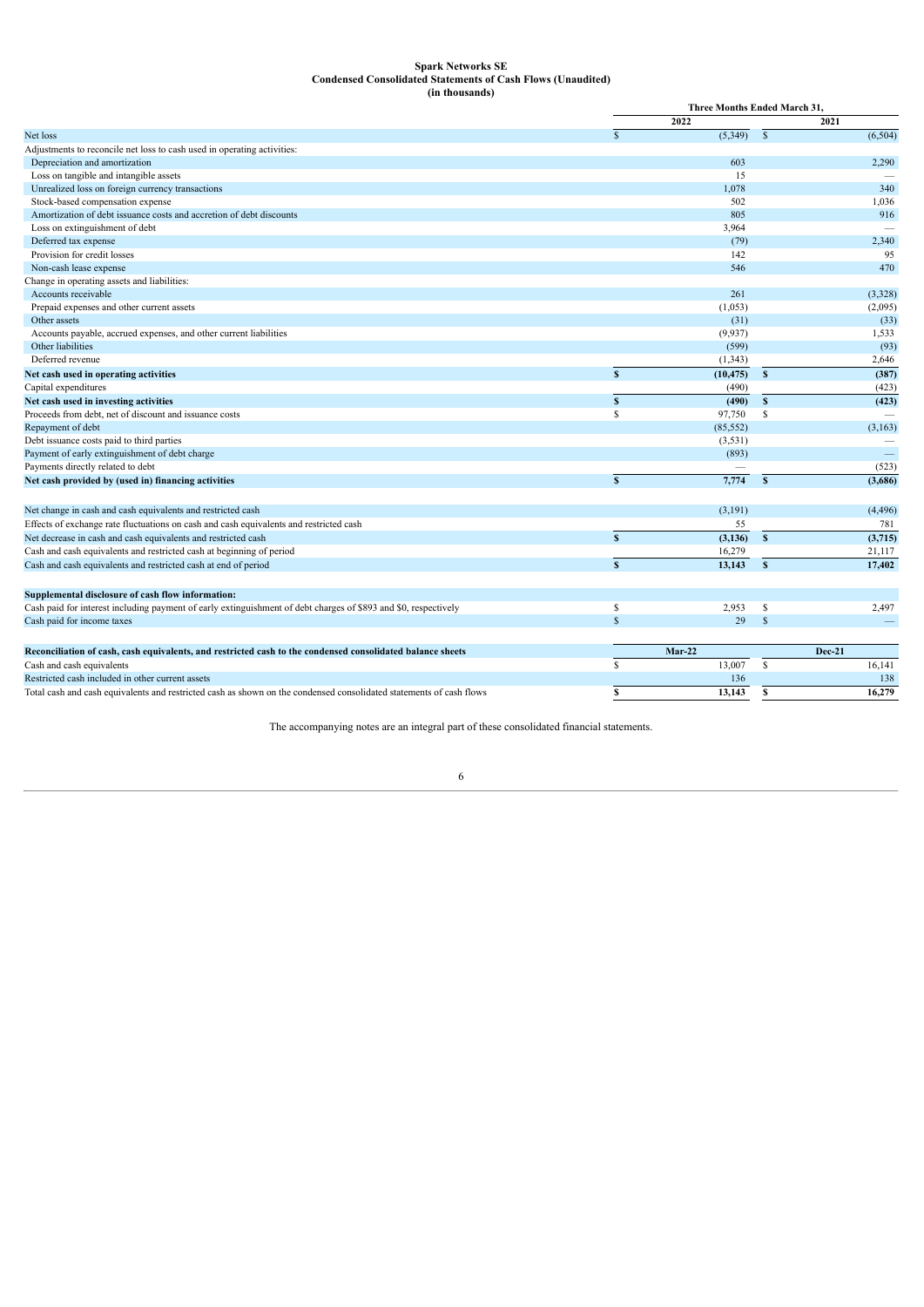#### **Spark Networks SE Notes to Condensed Consolidated Financial Statements (unaudited)**

### <span id="page-6-0"></span>**Note 1. Basis of Presentation and Summary of Significant Accounting Policies**

#### **Description of Business**

Spark Networks SE (the "Company") is a leader in social dating platforms for meaningful relationships focusing on the 40+ age demographic and faith-based affiliations, including Zoosk, EliteSingles, SilverSingles, Christian Mingle, Jdate, and JSwipe, among others. The Company's brands are tailored to quality dating with real users looking for love and companionship in a safe and comfortable environment. The Company is domiciled in Germany with significant corporate operations, including executive leadership, accounting and finance, located in the United States.

### **Basis of Presentation and Consolidation**

The Company prepares its consolidated financial statements in accordance with generally accepted accounting principles in the United States ("U.S. GAAP") and applicable rules and regulations of the U.S. Securities and Exchange Commission ("SEC"), regarding interim financial reporting. The condensed consolidated financial statements include the accounts of the Company and all of its wholly-owned subsidiaries. Intercompany transactions and balances have been eliminated in consolidation.

In management's opinion, the unaudited condensed consolidated financial statements have been prepared on the same basis as the annual consolidated financial statements and reflect, in management's opinion, all adjustments, consisting of normal and recurring adjustments, necessary for the fair presentation of the Company's balance sheets, statement of operations and comprehensive loss, statement of shareholders' equity and statement of cash flows for the periods presented. Interim results are not necessarily indicative of the results that may be expected for the Company's entire fiscal year. The accompanying unaudited condensed consolidated financial statements should be read in conjunction with the audited consolidated financial statements and notes thereto included in the Company's Annual Report on Form 10-K filed with the SEC for the year ended December 31, 2021.

#### **Use of Estimates**

The preparation of condensed consolidated financial statements in conformity with U.S. GAAP requires management to make estimates, judgments and assumptions that affect the reported amounts of assets, liabilities, revenues and expenses and related disclosure of contingent assets and liabilities. Significant estimates and assumptions are required in the determination of: revenue reserves, deferred tax asset valuation allowances, unrecognized tax benefits, classification and measurement of virtual stock option plans, and annual impairment testing of goodwill and indefinite-lived intangible assets. The Company evaluates its estimates and judgements on an ongoing basis based on historical experience, expectations of future events and various other factors that it believes to be reasonable under the circumstances and revises them when necessary. Actual results may differ from the original or revised estimates.

#### **Liquidity and Capital Resources**

The Company's financial statements are prepared in accordance with U.S. GAAP, which contemplates the realization of assets and liquidation of liabilities in the normal course of business. As of the date of the financial statements, the Company has generated losses from operations, incurred historical impairment charges to its Zoosk goodwill and intangible assets and has a working capital deficiency. These factors are potential indications of the Company's inability to continue as a going concern. In accordance with Accounting Standards Codification ("ASC") 205-40, Going Concern, the Company evaluated whether there are conditions and events, considered in the aggregate, that raise substantial doubt about its ability to continue as a going concern within one year after the date that these consolidated financial statements are issued.

The Company's plans to alleviate these indicators include growing its subscriber base by improving its marketing techniques and implementing new features to increase customer engagement on its various platforms. Further, on March 11, 2022, the Company completed the successful refinancing of its existing term and revolving facility, which provides more covenant flexibility and allows more resources to be invested into the business to drive growth. Refer to Note 5. Long-term Debt for additional information. The Company's plans, along with its current cash and cash equivalents, is expected to be sufficient to meet its anticipated cash requirements for financial liabilities, capital expenditures and contractual obligations, for at least the next 12 months from the issuance of these financial statements.

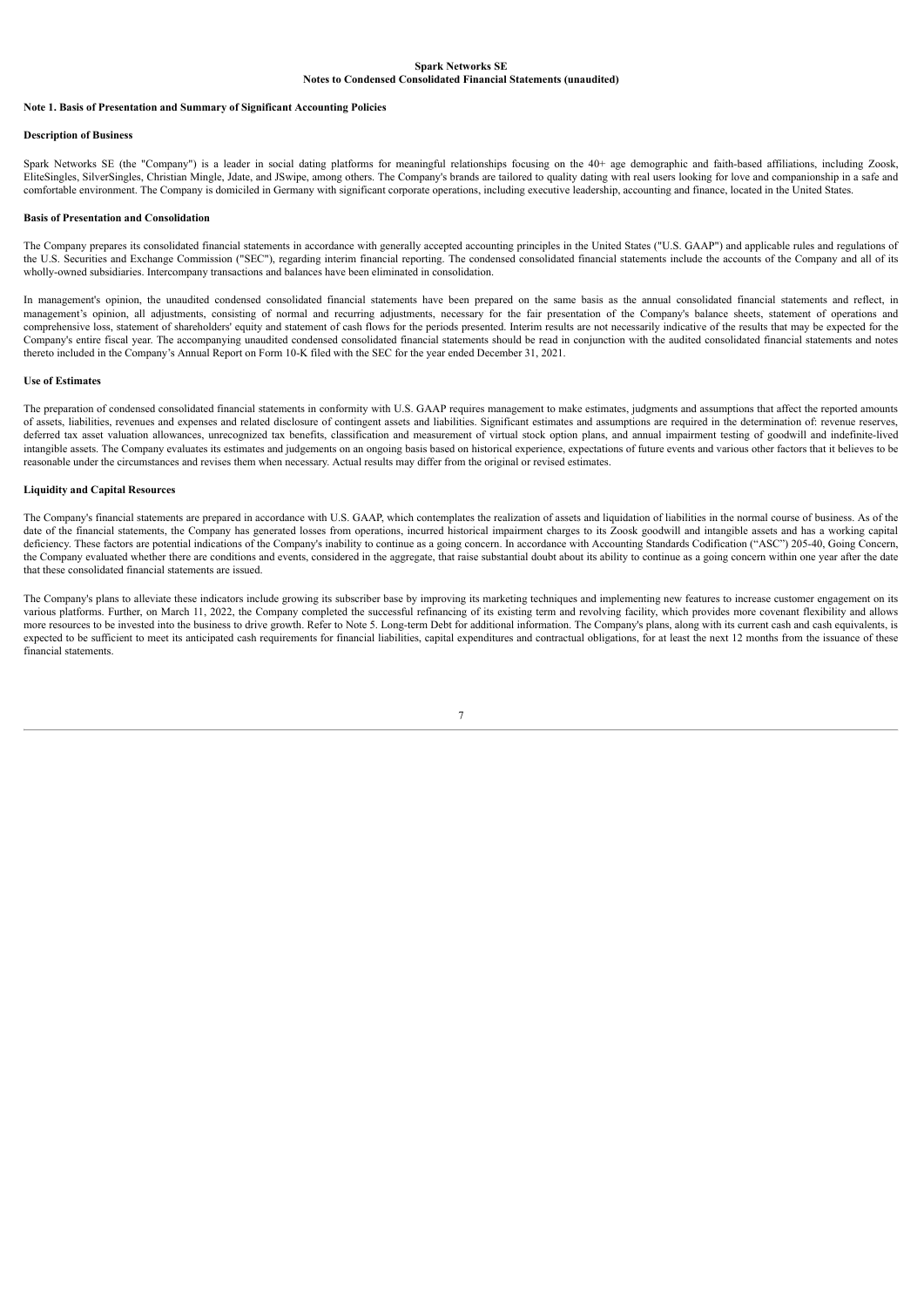## **COVID-19 Update**

During 2020, the novel coronavirus ("COVID-19") outbreak spread worldwide and was declared a global pandemic in March 2020. Despite challenging economic conditions on consumers, we maintained stable churn levels during the period and experienced positive user engagement. The global outbreak of COVID-19 continues to rapidly evolve. Management is actively monitoring the global situation and potential impact on the Company's business. The effects of COVID-19 did not have a material impact on the Company's result of operations or financial condition for the period ended March 31, 2022. However, given the evolution of the COVID-19 situation, and the global responses to curb its spread, the Company is not able to estimate the effects COVID-19 may have on its future results of operations or financial condition.

#### **Recently Adopted Accounting Pronouncements**

There were no new accounting pronouncements issued by the Financial Accounting Standards Board during the three months ended March 31, 2022 and through the date of filing of this report that had or are expected to have a material impact on the Company's financial position, results of operations or cash flows.

## <span id="page-7-0"></span>**Note 2. Revenue**

For the three months ended March 31, 2022 and 2021, revenue was as follows:

|                          |  | Three Months Ended March 31, |  |        |
|--------------------------|--|------------------------------|--|--------|
| (in thousands)           |  | 2022                         |  | 2021   |
| Subscription revenue     |  | 50,009                       |  | 54,546 |
| Virtual currency revenue |  | 1,525                        |  | .096   |
| Advertising revenue      |  | 840                          |  | 737    |
| <b>Total Revenue</b>     |  | 52,374                       |  | 56,379 |

Revenue disaggregated by geography, based on where the revenue is generated, consists of the following:

|                      |  | Three Months Ended March 31, |        |  |  |  |  |  |  |
|----------------------|--|------------------------------|--------|--|--|--|--|--|--|
| (in thousands)       |  | 2022                         | 2021   |  |  |  |  |  |  |
| <b>United States</b> |  | 34,569                       | 36,550 |  |  |  |  |  |  |
| France               |  | 3,229                        | 5,374  |  |  |  |  |  |  |
| Germany              |  | 308                          | 333    |  |  |  |  |  |  |
| Rest of world        |  | 14,268                       | 14,122 |  |  |  |  |  |  |
| <b>Total Revenue</b> |  | 52,374                       | 56,379 |  |  |  |  |  |  |

The Company's deferred revenue balances as of March 31, 2022 and December 31, 2021 are \$35.3 million and \$37.0 million, respectively. During the three months ended March 31, 2022 and 2021, the Company recognized \$26.1 million and \$28.8 million of revenue, respectively, that was included in the deferred revenue balances as of December 31, 2021 and 2020, respectively.

## <span id="page-7-1"></span>**Note 3. Income Taxes**

For the three months ended March 31, 2022 and 2021, the Company recorded income tax expense of \$0.1 million and \$2.3 million, respectively, which reflects an effective tax rate of (1.0)% and 112.5%, respectively. The decrease in the income tax expense for the three months ended March 31, 2022 was primarily driven by the Company benefiting from year to date losses in the U.S. jurisdiction.

The Company had a valuation allowance against certain U.S., Israel, and German deferred tax assets as of both March 31, 2022 and December 31, 2021. The Company evaluates on a quarterly basis whether the deferred tax assets are realizable which requires significant judgement. The Company considers all available positive and negative evidence, including historical operating performance and expectations of future operating performance.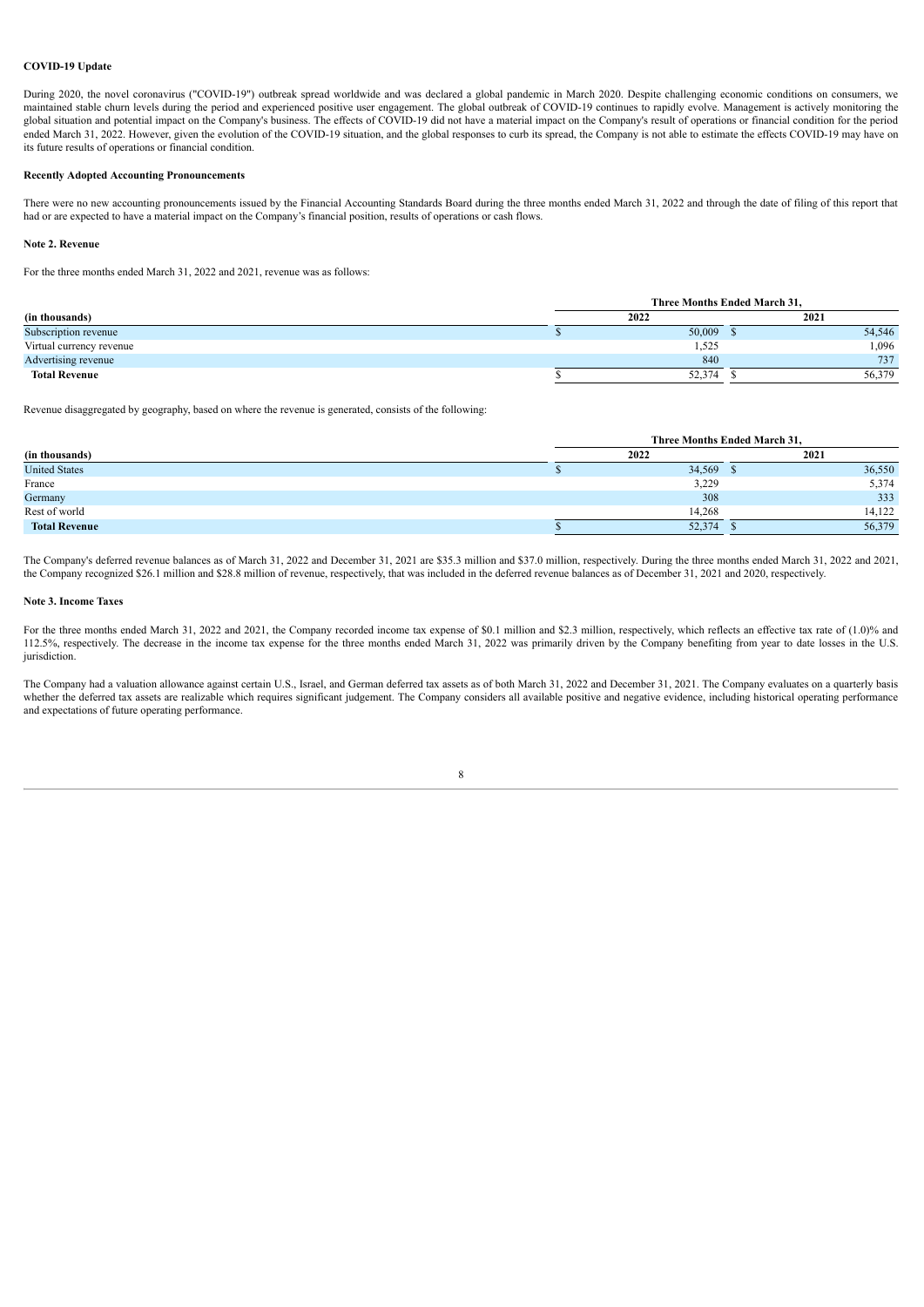As of March 31, 2022 and December 31, 2021, the Company has \$4.8 million and \$4.7 million of unrecognized tax benefits, respectively. Of the \$4.8 million of unrecognized tax benefits as of March 31, 2022, \$1.4 million would impact the effective tax rate if recognized, and \$2.9 million would result would result in an increase in the valuation allowance. As of March 31, 2022 and December 31, 2021, the Company has recorded \$0.7 million of interest and penalties for both periods related to unrecognized tax benefits. The Company's policy is to classify interest and penalties as a component of income tax expense.

As a matter of course, the Company may be audited by Germany, U.S. Federal and state, Israel, France, the U.K. and other foreign tax authorities within which it operates. From time to time, these audits result in proposed assessments. The Company was notified during 2020 that the Israeli tax authorities were auditing Spark Networks Ltd. for the tax years 2016-2019. There is minimal activity in the entity and, while we do not expect adverse findings, any potential finding would result in a reduction of the net operating loss carryforward which has a full valuation allowance against it. The Company received correspondence from the German tax authorities auditing Spark SE for the tax years 2017-2018, as well as Spark GmbH for the tax years 2016-2018 after March 31, 2022. While the company is in the process of assessing the correspondence, there does not appear to be any material changes or adjustments.

Based on the current status of Germany, U.S. Federal, state, local and other foreign audits, the Company does not expect the amount of unrecognized tax benefits to significantly decrease in the next 12 months as a result of settlements of tax audits and/or the expiration of statutes of limitations.

## <span id="page-8-0"></span>**Note 4. Accrued Expenses and Other Liabilities**

Accrued expenses and other current liabilities consist of the following as of March 31, 2022 and December 31, 2021:

| (in thousands)                                               | <b>March 31, 2022</b> |        | <b>December 31, 2021</b> |
|--------------------------------------------------------------|-----------------------|--------|--------------------------|
| Accrued advertising                                          |                       | 7,824  | 6,483                    |
| Accrued employee compensation and benefits                   |                       | 1,619  | 1,487                    |
| Accrued professional fees                                    |                       | 1,001  | 835                      |
| Accrued service providers                                    |                       | 2,018  | .806                     |
| Accrued value-added, sales, and other non-income-based taxes |                       | 7,629  | 8,837                    |
| Current portion of income tax payable                        |                       | 3,673  | 3,733                    |
| Current portion of lease liabilities                         |                       | 2,344  | 2,325                    |
| Other                                                        |                       | 251    | 1,536                    |
| Accrued expenses and other current liabilities               |                       | 26.359 | 27.042                   |

Other liabilities consist of the following as of March 31, 2022 and December 31, 2021:

| (in thousands)                           | <b>March 31, 2022</b> | <b>December 31, 2021</b> |        |
|------------------------------------------|-----------------------|--------------------------|--------|
| Deferred payment to Zoosk's shareholders |                       | 11,833                   | 11,545 |
| Lease liabilities, less current portion  |                       | 3,272                    | 3,887  |
| Sublease security deposit                |                       | 1,038                    | 1,038  |
| Other                                    |                       | 2.049                    | 1,948  |
| Other liabilities                        |                       | 18,192                   | 18,418 |

### <span id="page-8-1"></span>**Note 5. Long-term Debt**

*MGG Term Loan Agreement*

On March 11, 2022, the Company entered into a Financing Agreement with Zoosk, Inc. and Spark Networks, Inc., the subsidiary guarantor party thereto, the lender party thereto, and MGG Investment Group LP ("MGG"), as administrative agent and collateral agent (the "Term Loan"). The agreement provides for senior secured term loans of \$100.0 million. Substantially all of the Company's assets are pledged as collateral. Borrowings under the Term Loan bear interest at a rate equal to LIBOR plus an applicable margin of 7.5% per annum. The proceeds were used to repay in full all amounts outstanding under the Loan Facilities with Blue Torch Finance LLC. The outstanding principal amounts will be repayable in quarterly payments of \$1.25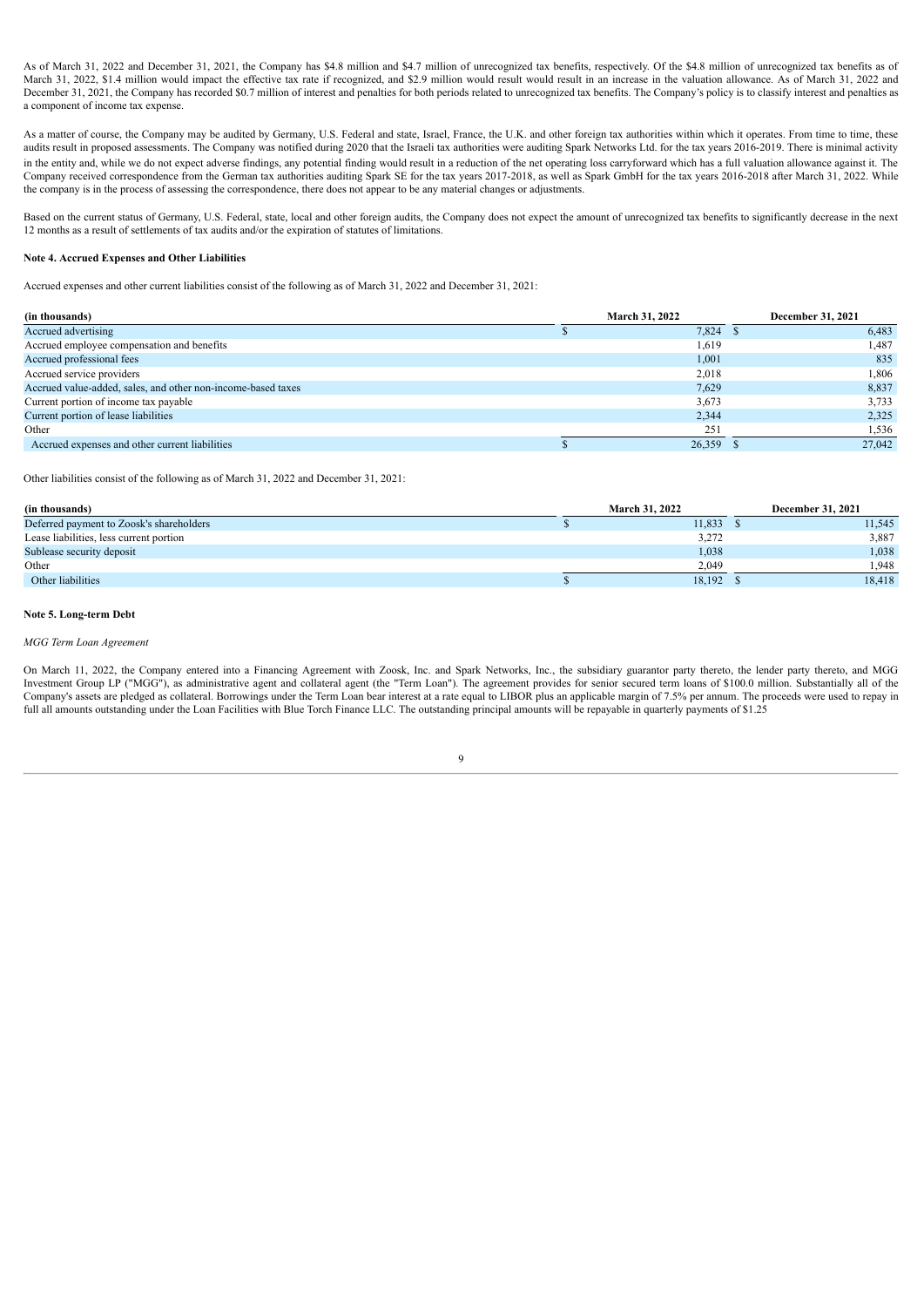million commencing with the quarter ending June 30, 2023 through March 31, 2025, and \$2.50 million commencing with the quarter ending June 30, 2025 and thereafter.

The Term Loan was issued at a discount of 2.0% of the aggregate principal amount of the \$100.0 million. Transaction costs and overhead fees of \$3.5 million and \$0.3 million, respectively, were paid at closing. Through the effective interest rate method, the discount and overhead fees on the Term Loan are amortized to interest expense in the Consolidated Statements of Operations and Comprehensive Loss through the maturity on March 11, 2027 ("Maturity Date"). The effective interest on the loan was 10.1%. In addition, pursuant to the terms of the Term Loan, within 5 days after the annual financial statements are required to be delivered to the lender, commencing with the delivery of the fiscal year 2022 audited financial statements, the Company is required to make a prepayment of the loan principal in an amount equal to a percentage of the excess cashflow of the most recently completed fiscal year.

The Loan Agreement requires the following financial covenants to be maintained: (i) quarterly leverage ratio no greater than 4.50 to 1.00 for the quarter ending June 30, 2022, 4.25 to 1.00 through June 30, 2023, 3.75 to 1.00 through June 30, 2024, 3.25 to 1.00 through June 30, 2025, 2.75 to 1.00 through June 30, 2026 and 2.25 to 1.00 through the maturity date of the loan; (ii) marketing efficiency ratio to be less than  $1.36$  to  $1.00$  for the quarter ending June 30, 2022 through the maturity date of the loan; and (iii) minimum liquidity of \$5.0 million at any time. In addition, the Term Loan contains a number of covenants that, among other things, restrict, subject to certain exceptions, the Company and its subsidiaries' ability to: incur additional indebtedness, create liens, engage in mergers or consolidations, sell or transfer assets, pay dividends and distributions, make share repurchases, make certain acquisitions, engage in certain transactions with affiliates and change lines of business.

As of March 31, 2022, the aggregated outstanding principal balance and amortized cost basis of the Term Loan was \$100.0 million and \$94.3 million, respectively.

## *Blue Torch Term Loan Facility*

On July 1, 2019, in connection with the acquisition of Zoosk, the Company entered into a Loan Agreement with Zoosk, Spark Networks, Inc., the subsidiary guarantors party thereto, the lenders party thereto, and Blue Torch Finance LLC ("Administrative Agent"), as administrative agent and collateral agent (the "Senior Secured Facilities Agreement") that provides for a four-year \$125.0 million Senior Secured Facility, maturing July 1, 2023 (the "Maturity Date"). The Senior Secured Facilities Agreement provides for a term loan facility in an aggregate amount equal to \$120.0 million (the "Term Loan Facility") and a revolving credit facility in an aggregate amount equal to \$5.0 million (the "Revolving Credit Facility" and, together with the Term Loan Facility, the "Facilities"). Borrowings under the Facilities bear interest at a rate equal to either LIBOR plus an applicable margin of 8.0% per annum.

On December 2, 2020, the Company entered into the Second Amendment to Loan Agreement (the "Second Amendment" and together with the Term Loan Facility, the "Amended Term Loan Facility"), which established an additional \$6.0 million of term loan commitment to its existing Term Loan Facility. The additional borrowing was applied to pay the quarterly Term Loan Facility principal and interest payments on December 31, 2020 and March 31, 2021. The Second Amendment was accounted for as a modification of debt, and as such, the third-party costs incurred in connection with the Second Amendment of approximately \$1.3 million were expensed as incurred. The debt issuance costs of \$1.3 million that were paid directly to the lender at the closing date were capitalized and will be amortized using the effective interest method over the term of the loan. The effective interest rate on the modified loan is 11.3%. The Second Amendment required repayment of the principal amount of \$0.15 million quarterly, beginning on March 31, 2021, in addition to the \$3.0 million quarterly principal repayment of the original Term Loan Facility and the modified interest.

On March 5, 2021, the Company entered into a Limited Waiver under Loan Agreement (the "Limited Waiver") with the Administrative Agent and the lenders pursuant to which certain defaults under the Senior Secured Facilities Agreement were waived. In consideration of the Limited Waiver, the Company agreed to pay the Administrative Agent, for the ratable benefit of the lenders, a fee of \$0.5 million upon the execution of the Limited Waiver, plus \$0.3 million paid in kind by capitalizing such amount into the principal balance under the Senior Secured Facilities Agreement. The aggregated fees were capitalized and was amortized using the effective interest rate of 11.8%.

On March 11, 2022, the Company entered into the Term Loan Agreement with MGG as described above and the facility was terminated. The aggregated outstanding principal balance of the existing Term Loan Facility and the Second Amendment was \$85.6 million, and the amortized cost basis was \$82.1 million as of December 31, 2021. The Company recognized a loss on extinguishment of debt of \$3.9 million in the first quarter of Fiscal 2022, which is comprised of \$3.0 million of unamortized debt issuance cost offset by the debt discount with the Blue Torch term loan facility, and a prepayment penalty of \$0.9 million.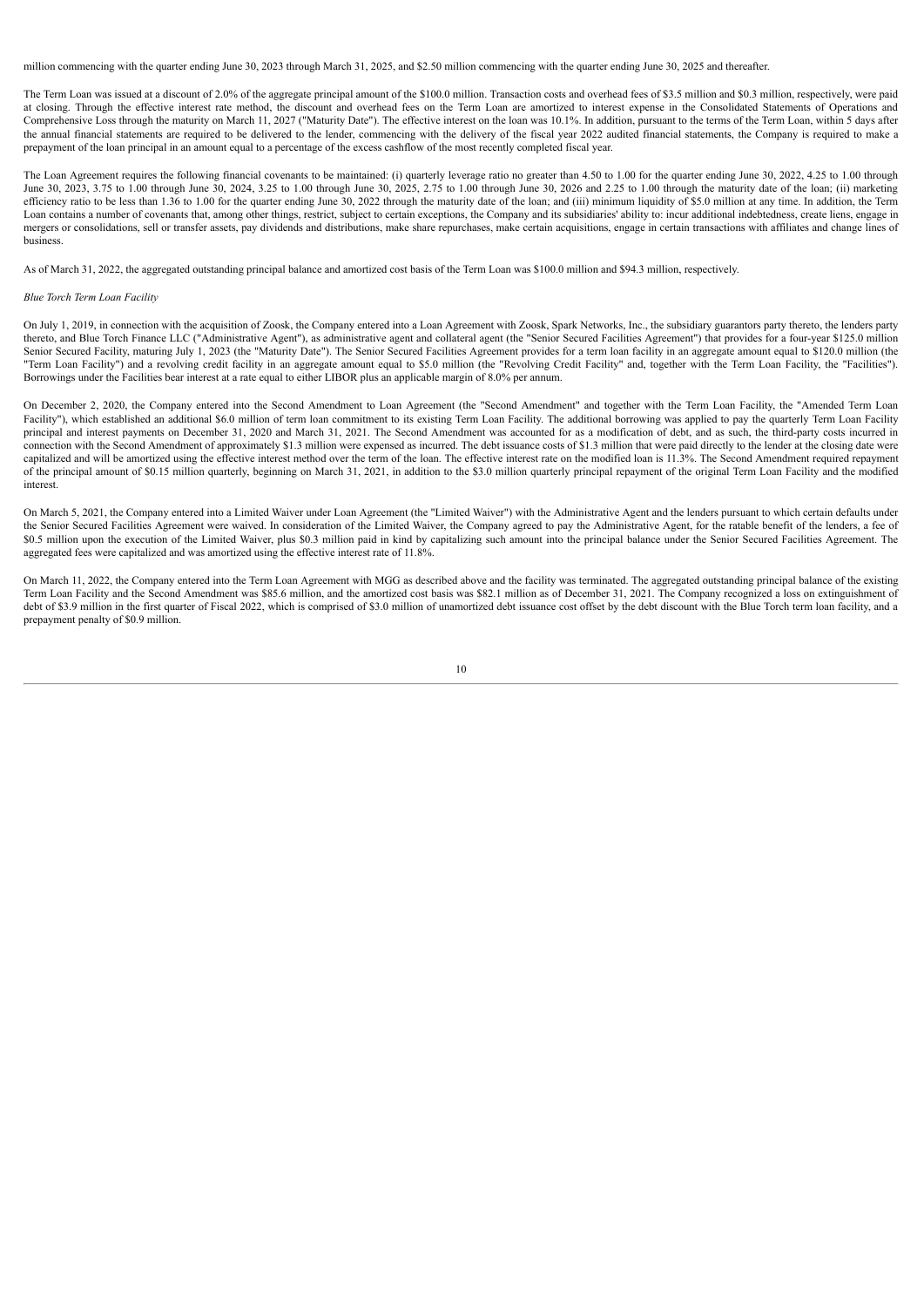The loss on extinguishment of debt is included as a component of Interest expense in the Consolidated Statements of Operations and Comprehensive Loss for the three months ended March 31, 2022.

#### *Blue Torch Revolving Credit Facility*

The \$5.0 million Revolving Credit Facility has a commitment fee of 0.75% per annum on the unutilized commitments thereunder payable on the Maturity Date. As the Revolving Credit Facility is not expected to be drawn down, transaction costs and upfront fees totaling \$0.3 million related to the Revolving Credit Facility were deferred and are being amortized over the term of the agreement. On March 11, 2022, the Company entered in to the Term Loan Agreement as described above and the facility was terminated, and there were no outstanding borrowings under the Revolving Credit Facility as of December 31, 2021. The Company recognized a loss on extinguishment of debt of \$0.1 million in the first quarter of Fiscal 2022 for unamortized transaction costs and upfront fees related to the Revolving Credit Facility, which is included as a component of Interest expense in the Consolidated Statements of Operations and Comprehensive Loss for the three months ended March 31, 2022.

The Facilities contain a number of covenants that, among other things, restrict, subject to certain exceptions, the Company's ability and the ability of its subsidiaries to: incur additional indebtedness, create liens, engage in mergers or consolidations, sell or transfer assets, pay dividends and distributions and make share repurchases, make certain acquisitions, engage in certain transactions with affiliates, and change lines of business. The Company was in compliance with all applicable financial covenants as of March 31, 2022.

#### <span id="page-10-0"></span>**Note 6. Contingencies**

The Company is involved in lawsuits, claims and proceedings incident to the ordinary course of business and establishes reserves for specific legal matters when it determines that the likelihood of an unfavorable outcome is probable and the loss is reasonably estimable. Management has also identified certain other legal matters where the Company believes an unfavorable outcome is not probable and, therefore, no reserve is established. Any claims against the Company, whether meritorious or not, could result in costly litigation, require significant amounts of management's time and result in the diversion of significant operational resources. The results of these lawsuits, claims and proceedings cannot be predicted with certainty. However, the Company believes that the ultimate resolution of these current matters will not have a material adverse effect on its liquidity, results of operations or financial condition.

#### *Cybersecurity Matters*

On July 22, 2020, a putative class action was filed against the Company and Zoosk in the U.S. District Court for the Northern District of California by individuals claiming to be Zoosk users whose information was affected by the 2020 security incident disclosed by Zoosk. The complaint, as subsequently amended, asserts that by reason of the Zoosk security incident Spark and Zoosk violated the California Consumer Privacy Act ("CCPA"), the California Unfair Competition Law ("UCL"), and common-law obligations. Based on these assertions, the complaint seeks statutory damages, compensatory damages, punitive damages, attorneys' fees, and injunctive relief. On December 14, 2020, plaintiffs voluntarily withdrew their claim under the CCPA. On January 30, 2021, the district court granted in part, and denied in part, Zoosk's motion to dismiss the remainder of the complaint for failure to state a claim by dismissing the UCL claim, but allowing the common-law claim to go forward. The court held in abeyance the Company's motion to dismiss itself on jurisdictional grounds and for failure to state a claim. The court granted plaintiffs limited jurisdictional discovery as to the Company. Zoosk answered the portion of the complaint that asserts the one remaining common-law claim by denying its material allegations and asserting a number of affirmative defenses. The court stayed the case pending resolution of the jurisdictional discovery. On May 6, 2021, plaintiffs voluntarily dismissed the Company from the case and the stay was lifted. On July 28, 2021, plaintiffs filed a second amended complaint re-alleging the UCL claim on behalf of a subclass. The court granted Zoosk's motion to dismiss that amended claim on October 5, 2021. On October 28, 2021, plaintiffs sought leave to file a third amended complaint that re-alleges a UCL claim. Following briefing and oral argument, the court granted plaintiffs' motion for leave to file an amended complaint as to one theory of UCL liability and ordered plaintiffs either file the third amended complaint or seek leave to file a fourth amended complaint by February 17, 2022. Plaintiffs filed a third amended complaint, then sought leave to file a fourth amended complaint to substitute one of the two named plaintiffs. On March 31 2022, the court granted Zoosk's motion to dismiss with prejudice one named plaintiff for failure to prosecute. The court also granted Plaintiffs' motion to substitute the dismissed plaintiff with a new plaintiff but ordered Plaintiffs to reimburse Zoosk for reasonable costs and attorney fees incurred in connection with the dismissed named plaintiff. Fact discovery concluded on April 29, 2022 except as to discovery from the new named plaintiff, and the parties are engaged in expert discovery. The parties have submitted a proposed order to the court setting the deadline for plaintiffs' motion for class certification on May 20, 2022 and trial in late 2022.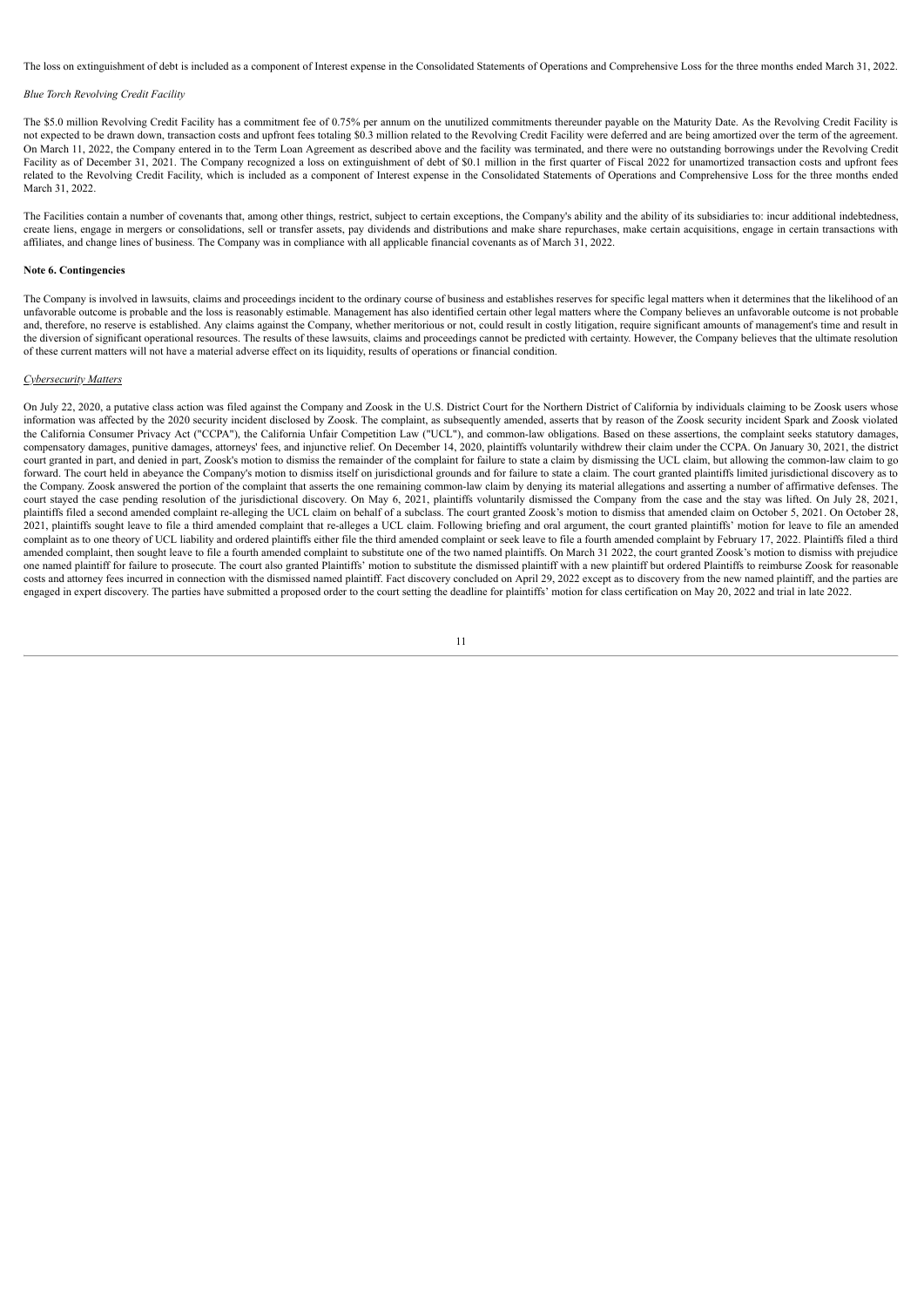Separately, a group of lawyers that is different from those who filed the putative class action described above filed 77 separate arbitration demands against Zoosk in the Judicial Arbitration and Mediation Services, Inc. ("JAMS") arbitration forum. Zoosk has objected that neither JAMS nor any arbitrator appointed by JAMS has authority to arbitrate any of these claims or to rule on the issue of arbitrability. JAMS decided to commence arbitration proceedings in regard to one of the arbitration claims filed to date, but that claim was withdrawn in November 2021 as it was established that the claimant was not affected by the incident. On May 5, 2021, the same group of attorneys that filed the arbitration demands, described above, filed a petition to compel arbitration in the U.S. District Court for the Northern District of California on behalf of three other individuals claiming to be Zoosk users affected by the 2020 security incident. The attorneys then voluntarily dismissed the petition in its entirety on July 15, 2021. JAMS has initiated three further arbitration claims previously filed and intends to proceed with those arbitrations if requisite fees are paid. Zoosk has refused to pay the respondents' share of the initiation fee for those arbitrations. On December 8, 2021, the same attorneys then filed a petition to compel arbitration in Orange County Superior Court in California on behalf of those three individuals. In response, Zoosk filed a motion to dismiss the California petition based on the forum selection clause in the Zoosk Terms of Use that selects New York as the venue for any dispute. Zoosk's motion to dismiss was granted in April 2022. Zoosk has also filed a petition to stay arbitration in New York on the basis that the claimants breached the TOU when they filed their arbitration demands and Zoosk is therefore under no obligation to arbitrate.

### *Intellectual Property*

Trademarks are an important element in running online dating websites and mobile applications. Given the large number of markets and brands, the Company deals with claims against its trademarks from time to time in the ordinary course of business. The Company vigorously defends against each of the above legal proceedings.

The Company may encounter future legal claims in the normal course of business.

At this time, management does not believe the above matters, either individually or in the aggregate, will have a material adverse effect on the Company's results of operations or financial condition and believes the recorded legal provisions as of March 31, 2022 are adequate with respect to the probable and estimable liabilities. However, no assurance can be given that these matters will be resolved in the Company's favor.

### <span id="page-11-0"></span>**Note 7. Financial Instruments and Fair Value Measurements**

The Company records long-term debt at carrying value less unamortized discount and unamortized fees as it is not required to be carried at fair value on a recurring basis. The fair value of long-term debt was determined using observable inputs (Level 2). The valuation considers the present value of expected future repayments, discounted using a market interest rate equal to the interest margin on the borrowings and variable interest rate.

The following table presents the carrying values and the estimated fair values of long-term debt as of March 31, 2022 and December 31, 2021:

|                                                          | 1. 2022ء<br>March |                  |  | 31.2021<br>ember: |                  |  |                   |  |
|----------------------------------------------------------|-------------------|------------------|--|-------------------|------------------|--|-------------------|--|
| (in thousands)                                           |                   | arrving<br>Value |  | Fair Value        | Aarrvin<br>Value |  | <b>Fair Value</b> |  |
| Long-term debt, including current portion <sup>(1)</sup> |                   | 94.282           |  | 100.161           | 04.14            |  | 96,089            |  |

 $^{(1)}$  At March 31, 2022 and December 31, 2021, the carrying value of long-term debt is net of unamortized original issue discount and debt issuance costs of \$5.7 million and \$3.4 million, respectively.

The Company's financial instruments, including cash and cash equivalents, deposits, accounts receivable, and accounts payable are carried at cost, which approximates their fair value due to the short-term nature of these instruments. The Company does not have financial instruments that are measured at fair value on a recurring basis as of March 31, 2022 and December 31, 2021.

#### <span id="page-11-1"></span>**Note 8. Stock-based Compensation**

Stock-based compensation expense reflects share awards issued under the Company's 2018 virtual stock option plan and the Long Term Incentive Plan adopted in 2020 (the "LTIP"). For the three months ended March 31, 2022 and 2021, the Company recognized total stock-based compensation expense for all the plans of \$0.5 million and \$1.0 million, respectively, which is included as a component of Other operating expenses in the Consolidated Statements of Operations and Comprehensive Loss.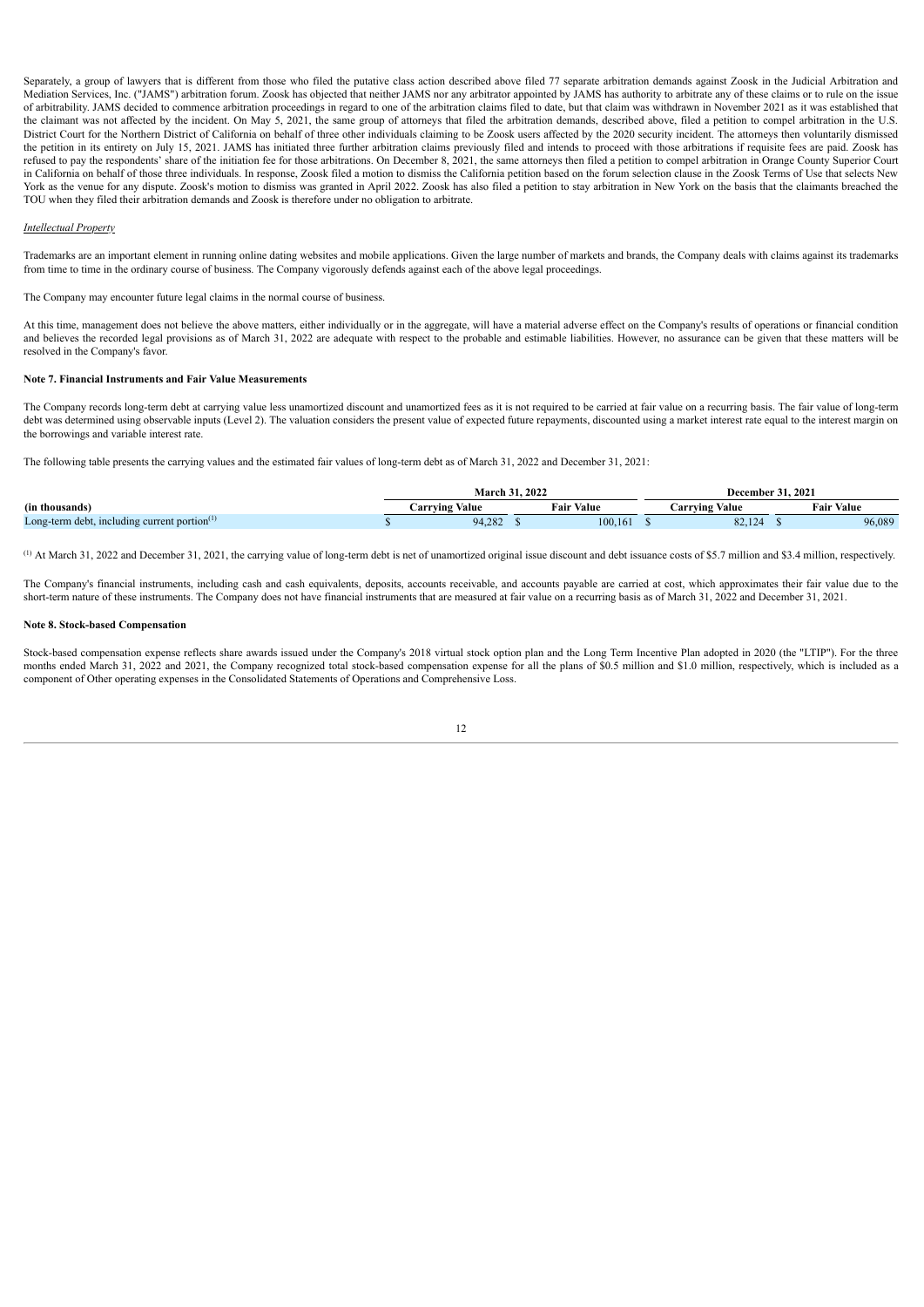## *2020 Long Term Incentive Plan*

In connection with the adoption of the LTIP, the Administrative Board authorized for 2020 the issuance of virtual options for up to three million ADSs, including up to one million zero-priced options. In 2021, the Administrative Board authorized the issuance of an additional 500,000 ADSs, which can be used for the issuance of both options and zero-priced options. The additional authorized ADSs were used in connection with the options granted in the first quarter of 2022. As of March 31, 2022, 215,833 virtual options, and 208,867 zero-priced options were available for future grant under the LTIP.

The fair value of the virtual stock options and zero-priced options are measured using a Black-Scholes option-pricing model for the three months ended March 31, 2022. The inputs used in the measurement of the fair values at the date of grant are summarized below:

|                |                  | <b>Virtual Stock Options</b> |           | <b>Zero-Priced Options</b> |  |
|----------------|------------------|------------------------------|-----------|----------------------------|--|
|                | <b>Long Call</b> | <b>Short Call</b>            | Long Call | <b>Short Call</b>          |  |
|                | Option           | <b>Option (Cap)</b>          | Option    | <b>Option</b> (Cap)        |  |
| Stock price    | \$2.70           | \$2.70                       | \$2.70    | \$2.70                     |  |
| Strike price   | \$2.93           | \$29.30                      | $_{-}$    | \$50.00                    |  |
| Term           | 4.65             | 4.65                         | 4.65      | 4.65                       |  |
| Volatility     | 65.0%            | 65.0%                        | 65.0%     | 65.0%                      |  |
| Dividend       | $-$ %            | $-$ %                        | $-$ %     | $-$ %                      |  |
| Risk-free rate | 2.4%             | 2.4%                         | 2.4%      | 2.4%                       |  |

The following table summarizes the activity for the Company's options under the LTIP during the three months ended March 31, 2022:

|                                          | <b>Number of Options</b> | <b>Weighted Average</b><br><b>Exercise Price</b> | <b>Weighted Average</b><br><b>Remaining Contractual</b><br>Term | <b>Aggregate Intrinsic</b><br>Value |
|------------------------------------------|--------------------------|--------------------------------------------------|-----------------------------------------------------------------|-------------------------------------|
|                                          |                          |                                                  | (in years)                                                      |                                     |
| Outstanding as of December 31, 2021      | 1,802,228                | \$4.71                                           | 5.62                                                            | \$0.01                              |
| Granted                                  | 530,000                  | 2.93                                             |                                                                 |                                     |
| Forfeited                                | (48,061)                 | 5.24                                             |                                                                 |                                     |
| Outstanding as of March 31, 2022         | 2,284,167                | 4.29                                             | 5.76                                                            | 0.01                                |
| Vested and exercisable at March 31, 2022 | 684.513                  | \$4.81                                           | 4.95                                                            | \$0.01                              |

|                                  | <b>Number of Options</b> | <b>Weighted Average Grant Date</b><br><b>Fair Value</b> |
|----------------------------------|--------------------------|---------------------------------------------------------|
| Unvested as of December 31, 2021 | 1,190,967                | \$2.53                                                  |
| Granted                          | 530,000                  | 1.20                                                    |
| Vested                           | (73, 252)                | 3.03                                                    |
| Forfeited                        | (48,061)                 | 2.56                                                    |
| Unvested as of March 31, 2022    | 1,599,654                | \$2.06                                                  |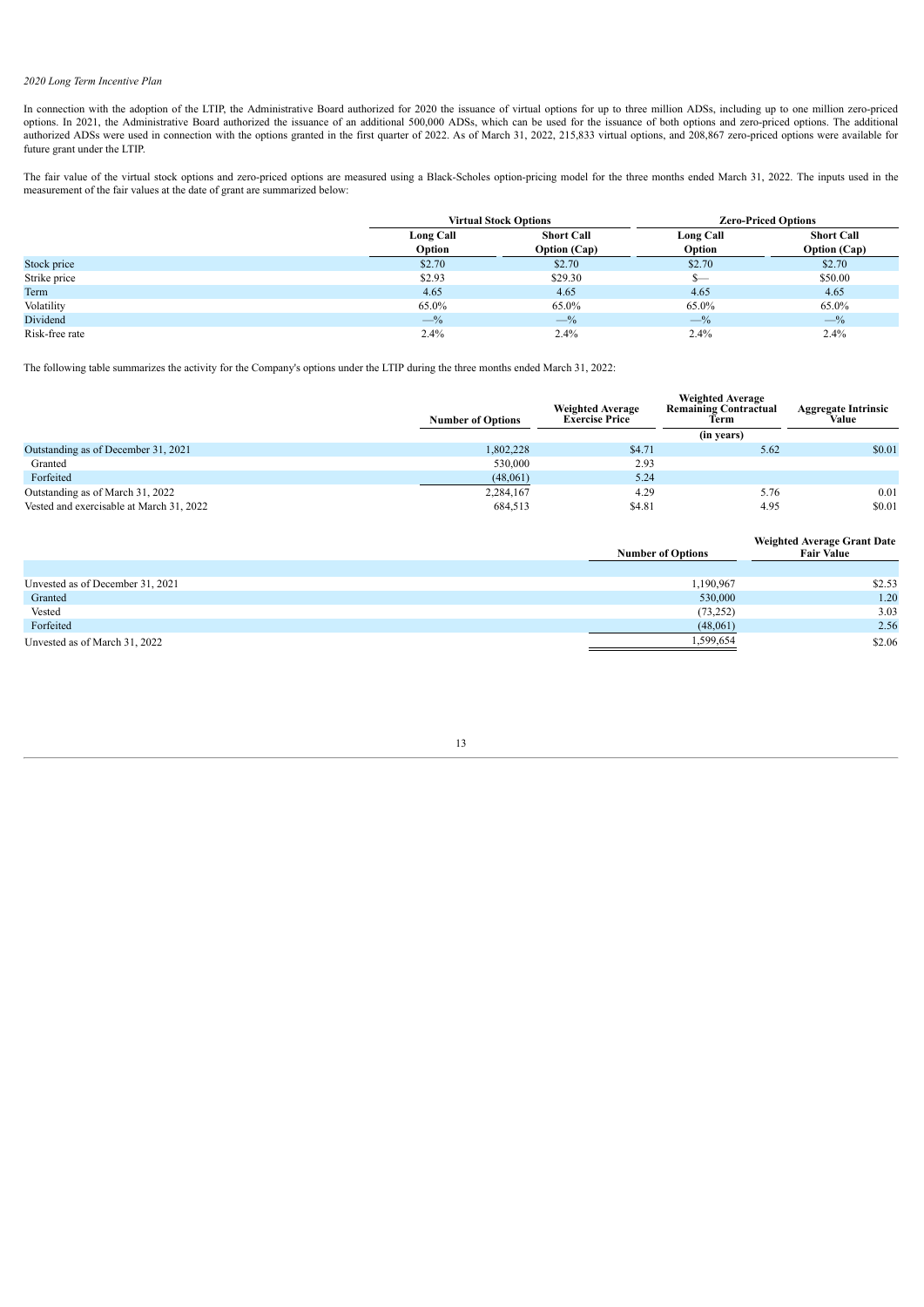The following table summarizes the activity for the Company's zero priced options under the LTIP during the three months ended March 31, 2022:

## **Number of Options**

| Outstanding as of December 31, 2021      | 584,068   |
|------------------------------------------|-----------|
| Granted                                  | 220,000   |
| Forfeited                                | (12, 935) |
| Outstanding as of March 31, 2022         | 791.133   |
| Vested and exercisable at March 31, 2022 | 104.233   |

|                                  | <b>Number of Options</b> | <b>Weighted Average Grant Date</b><br><b>Fair Value</b> |
|----------------------------------|--------------------------|---------------------------------------------------------|
|                                  |                          |                                                         |
| Unvested as of December 31, 2021 | 514,370                  | \$5.29                                                  |
| Granted                          | 220,000                  | 2.59                                                    |
| Vested                           | (34, 535)                | 6.21                                                    |
| Forfeited                        | (12, 935)                | 5.35                                                    |
| Unvested as of March 31, 2022    | 686,900                  | \$4.38                                                  |

The total unrecognized compensation expense related to awards granted under the LTIP at March 31, 2022 was \$3.2 million, which will be recognized over a weighted-average period of 3.00 years.

<span id="page-13-0"></span>As of March 31, 2022 and 2021, diluted loss per share excludes 1,096,902 and 806,280 potentially dilutive common shares, respectively, related to vested option awards, as their effect was antidilutive.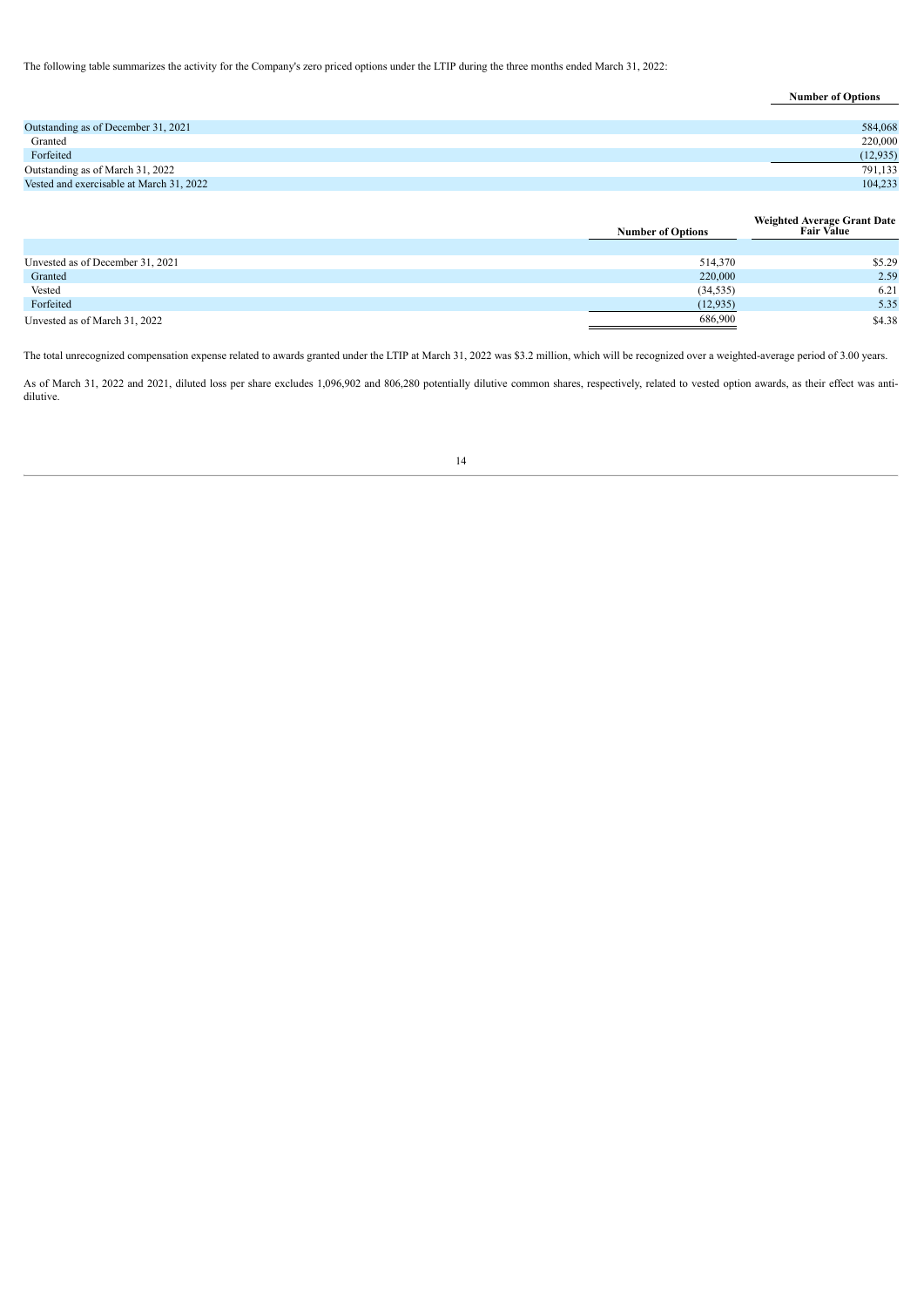## **Item 2. Management's Discussion and Analysis of Financial Condition and Results of Operations.**

This section and other parts of this Quarterly Report on Form 10-Q ("Form 10-Q") contain forward-looking statements, within the meaning of the Private Securities Litigation Reform Act of 1995, that involve risks and uncertainties. Forward-looking statements provide current expectations of future events based on certain assumptions and include any statement that does not directly relate to any historical or current fact. Forward-looking statements can be identified by words such as "future," "anticipates," "believes," "estimates," "expects," "intends," "plans," "predicts," "will," "would," "could," "can," "may," and similar terms. Forward-looking statements are not guarantees of future performance and the Company's actual results may differ significantly from the results discussed in the forward-looking statements. Factors that might cause such differences include, but are not limited to, those discussed in Part I, Item 1A of the Company's Annual Report on Form 10-K for the year ended December 31, 2021 under the heading "Risk Factors." The Company assumes no obligation to revise or update any forward-looking statements for any reason, except as required by law.

#### **Overview**

We are a leader in social dating platforms for meaningful relationships focusing on the 40+ age demographic and faith-based affiliations. Since our inception, we have had 103 million users register with our dating platforms (which includes inactive accounts). We currently operate one or more of our brands worldwide.

We will continue to expand our presence in North America through significant marketing investment in this region as we look to drive both organic growth of our existing brand portfolio and expansion through the launch of new or acquired brands. We intend to incorporate more social features in our products with content, community and social discovery functionality to allow our users to meet in more informal ways and to provide new ways to date online. Our portfolio of strong brands along with our improved financial strength positions us to deliver a superior user experience to our customers and drive long-term value to shareholders.

Our ability to compete effectively will depend upon our ability to address the needs of our members and paying subscribers, on the timely introduction and performance of innovative features and services associated with our brands, and our ability to respond to services and features introduced by competitors. We must also achieve these objectives within the parameters of our consolidated and operating segment profitability targets. We are focused on enhancing and augmenting our portfolio of services while also continuing to improve the efficiency and effectiveness of our operations. We believe we have sufficient available cash resources on hand to accomplish the enhancements currently contemplated.

#### *Operations Overview*

We offer services both via websites and mobile applications and utilize a "subscription" business model, where certain basic functionalities are provided free of charge, while providing premium features (such as interacting with other community members via messages) only to paying subscribers. We generate revenues primarily through paid membership subscriptions. We manage our operations through one reportable segment.

In addition to operating in the United States ("U.S."), we also operate in various markets outside the U.S., primarily in various jurisdictions within the European Union ("EU"), and as a result, are exposed to foreign exchange risk for the Euro, U.S. dollar, British pound, Australian dollar and Canadian dollar. Financial statements of subsidiaries outside the U.S. are generally measured using the local currency as the functional currency. The revenue generated outside the U.S. is translated into U.S. dollar at the date of transactions and subject to unpredictable fluctuations if the value of other currencies change relative to the U.S. dollar. Fluctuating foreign exchange rates result in foreign currency exchange gains and losses. We have not and do not intend to hedge any foreign currency exposures.

We believe that any effect of inflation at current levels will be minimal. Historically, we have been able to increase prices at a rate equal to or greater than that of inflation and we believe that we will continue to be able to do so for the foreseeable future. In addition, we have been able to maintain a relatively stable variable cost structure for our products due, in part, to a continued optimization of marketing spend.

#### *COVID-19 Update*

Management continues to actively monitor the novel coronavirus ("COVID-19") developments and potential impact on our employees, business and operations. The effects of COVID-19 did not have a material impact on our result of operations or financial condition for the period ended March 31, 2022. However, given the evolution of the COVID-19 situation, and the

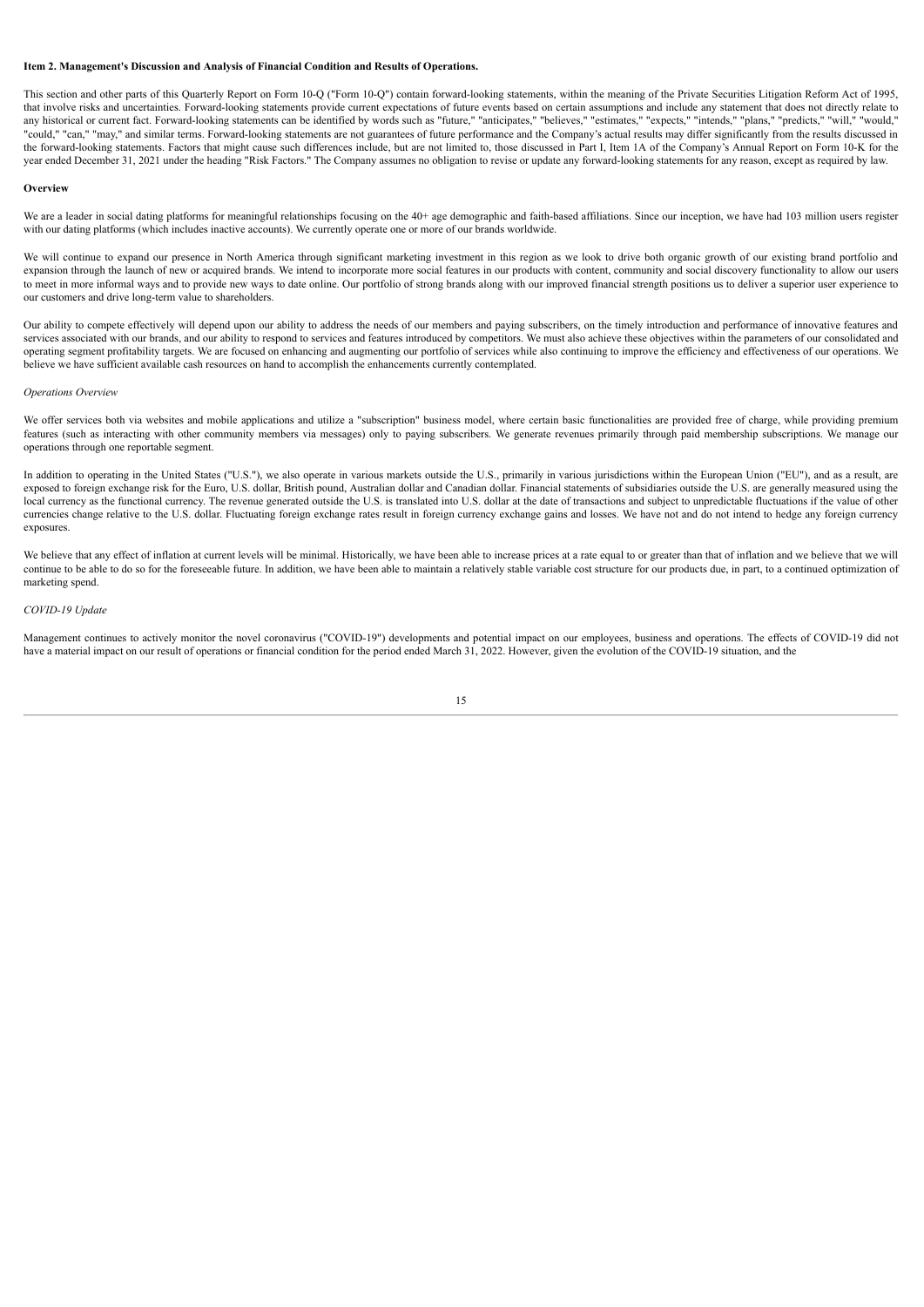global responses to curb its spread, we are not able to estimate the effects COVID-19 may have on our future results of operations or financial condition.

#### **Key Business Metrics**

We regularly review certain operating metrics in order to evaluate the effectiveness of our operating strategies and monitor the financial performance of the business. The key business metrics that we utilize include the following:

#### *Total Registrations*

Total registrations are defined as the total number of new members registering to our platforms with their email address. Those include members who enter into premium subscriptions and free memberships.

## *Average Paying Subscribers*

Paying subscribers are defined as individuals who have paid a monthly fee for access to premium services, which include, among others, unlimited communication with other registered users, access to user profile pictures and enhanced search functionality. Average paying subscribers for each month are calculated as the sum of the paying subscribers at the beginning and the end of the month, divided by two. Average paying subscribers for periods longer than one month are calculated as the sum of the average paying subscribers for each month, divided by the number of months in such period.

## *Monthly Average Revenue Per User ("ARPU")*

Monthly ARPU represents the total net subscriber revenue for the period divided by the number of average paying subscribers for the period, divided by the number of months in the period.

#### *Contribution*

Contribution is defined as revenue, net of refunds and credit card chargebacks, less direct marketing.

#### *Direct Marketing*

Direct Marketing is defined as online and offline advertising spend and is included within Cost of revenue, exclusive of depreciation and amortization within our Condensed Consolidated Statements of Operations and Comprehensive Loss.

Unaudited selected statistical information regarding the key business metrics described above is shown in the table below:

|                            | Three Months Ended March 31. |     |           |
|----------------------------|------------------------------|-----|-----------|
|                            | 2022                         |     | 2021      |
| Registrations              | 3,415,750                    |     | 3,607,702 |
| Average Paying Subscribers | 838,961                      |     | 896,344   |
| <b>Total Monthly ARPU</b>  | 20.81                        | - 5 | 20.97     |
|                            |                              |     |           |
| Net Revenue                | 52,374                       |     | 56,379    |
| Direct Marketing           | 27,696                       |     | 30,403    |
| Contribution               | 24,678                       |     | 25,976    |
|                            |                              |     |           |

During the three months ended March 31, 2022, new members registered to our platforms decreased by 0.2 million, or 5.3%, compared to the same period in 2021. Average paying subscribers during the three months ended March 31, 2022 decreased by 0.1 million, or 6.4%, compared to the same period in 2021. The decreases were primarily driven by a reduction in marketing spend.

Monthly ARPU for three months ended March 31, 2022 decreased by 0.8% compared to the same period in 2021.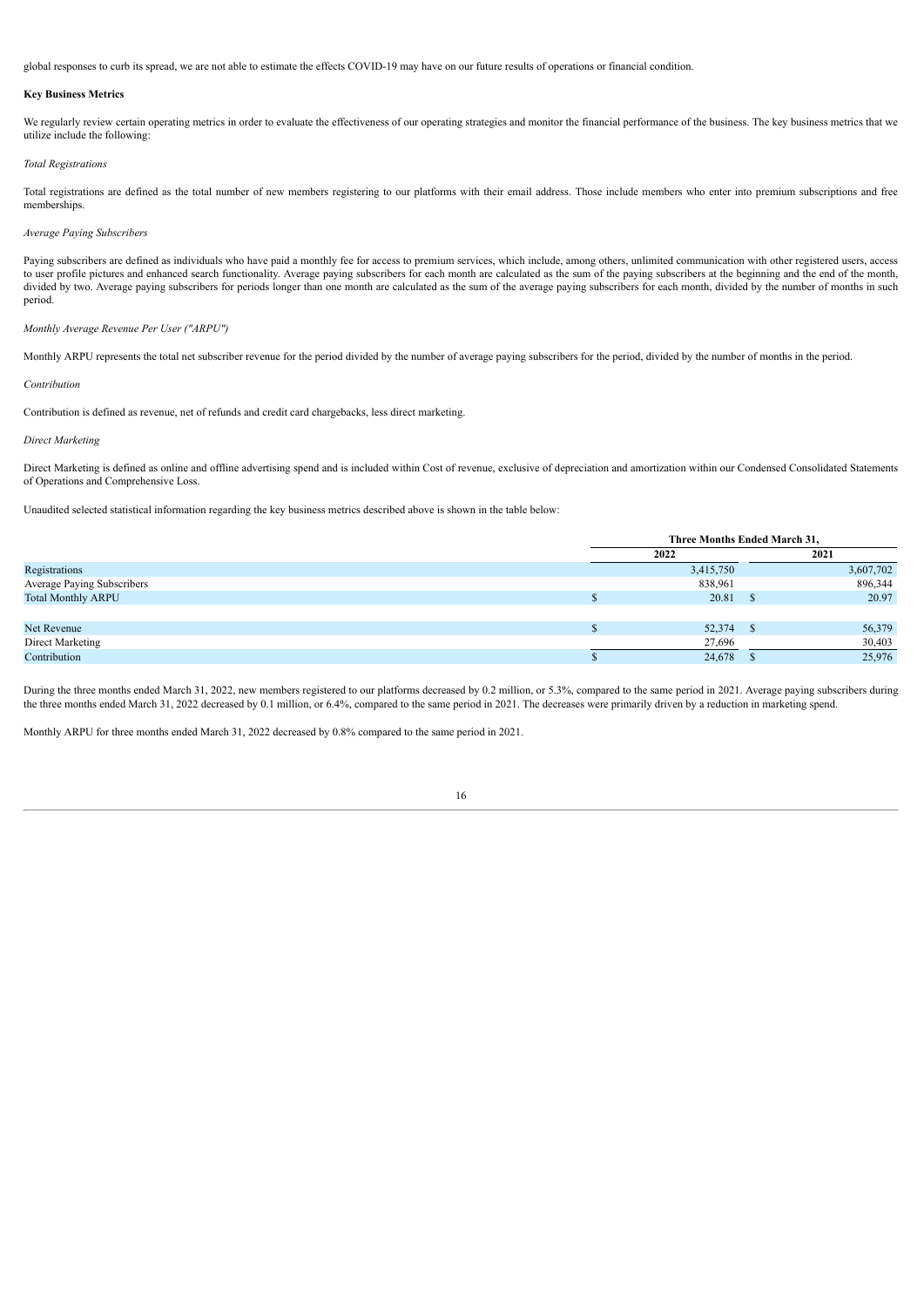## **Results of Operations**

The following table shows our results of operations for the periods presented. The period-over-period comparison of our historical results are not necessarily indicative of the results that may be expected in the future.

|                                                             | <b>Three Months Ended March 31.</b> |          |         |                 |              |
|-------------------------------------------------------------|-------------------------------------|----------|---------|-----------------|--------------|
|                                                             |                                     | 2022     | 2021    | <b>S</b> Change | % Change     |
| Revenue                                                     |                                     | 52,374   | 56,379  | (4,005)         | $(7.1)\%$    |
| Operating costs and expenses:                               |                                     |          |         |                 |              |
| Cost of revenue, exclusive of depreciation and amortization |                                     | 34,246   | 36,918  | (2,672)         | $(7.2)\%$    |
| Other operating expenses                                    |                                     | 15,435   | 16,151  | (716)           | $(4.4)\%$    |
| Depreciation and amortization                               |                                     | 603      | 2,290   | (1,687)         | $(73.7)\%$   |
| Total operating costs and expenses                          |                                     | 50,284   | 55,359  | (5,075)         | $(9.2)\%$    |
| Operating income                                            |                                     | 2,090    | 1,020   | 1,070           | 104.9%       |
| Other income (expense):                                     |                                     |          |         |                 |              |
| Interest expense                                            |                                     | (6,882)  | (3,440) | (3, 442)        | 100.1%       |
| Loss on foreign currency transactions                       |                                     | (767)    | (1,728) | 961             | $(55.6)\%$   |
| Other income (expense)                                      |                                     | 263      | (16)    | 279             | $(1743.8)\%$ |
| Total other expense, net                                    |                                     | (7, 386) | (5,184) | (2,202)         | 42.5 %       |
| Loss before income taxes                                    |                                     | (5,296)  | (4,164) | (1, 132)        | 27.2 %       |
| Income tax expense                                          |                                     | (53)     | (2,340) | 2,287           | $(97.7)\%$   |
| Net loss                                                    |                                     | (5,349)  | (6,504) | 1,155           | $(17.8)\%$   |

### *Comparison of Three Months Ended March 31, 2022 and March 31, 2021*

*Revenue*

Revenue during the three months ended March 31, 2022 decreased by \$4.0 million, or 7.1%, compared to the same period in 2021. The decrease in revenue was attributable to the 6.4% decrease in the number of average paying subscribers, driven by a reduction in marketing spend.

## *Cost of revenue, exclusive of depreciation and amortization*

Cost of revenue, exclusive of depreciation and amortization consists primarily of direct marketing expenses, data center expenses, credit card fees and mobile application processing fees. Cost of revenue during the three months ended March 31, 2022 decreased by \$2.7 million, or 7.2%, compared to the same period in 2021. The decrease was primarily due to a reduction in marketing spend and a decrease in commission expense for mobile application due to the decline in revenue.

#### *Other operating expenses*

Other operating expenses consists primarily of costs for sales and marketing, customer service, technical operations and development, and corporate functions. These costs include personnel, technology platform and system costs, third-party service and professional fees, occupancy and other overhead costs. Other operating expenses during the three months ended March 31, 2022 decreased by \$0.7 million, or 4.4%, compared to the same period in 2021. The decrease was primarily driven by higher accounting and audit fees in connection with the U.S. GAAP conversion in the first quarter of 2021, and decreases in personnel costs driven by lower stock-based compensation, and recruiting fees.

#### *Other income (expense)*

Other expense, net, consist primarily of interest income and expenses, foreign exchange gains and losses, and other related finance costs. Other expenses, net, during the three months ended March 31, 2022 increased by \$2.2 million, or 42.5%, compared to the same period in 2021. The increase was primarily related the \$4.0 million loss recognized on extinguishment of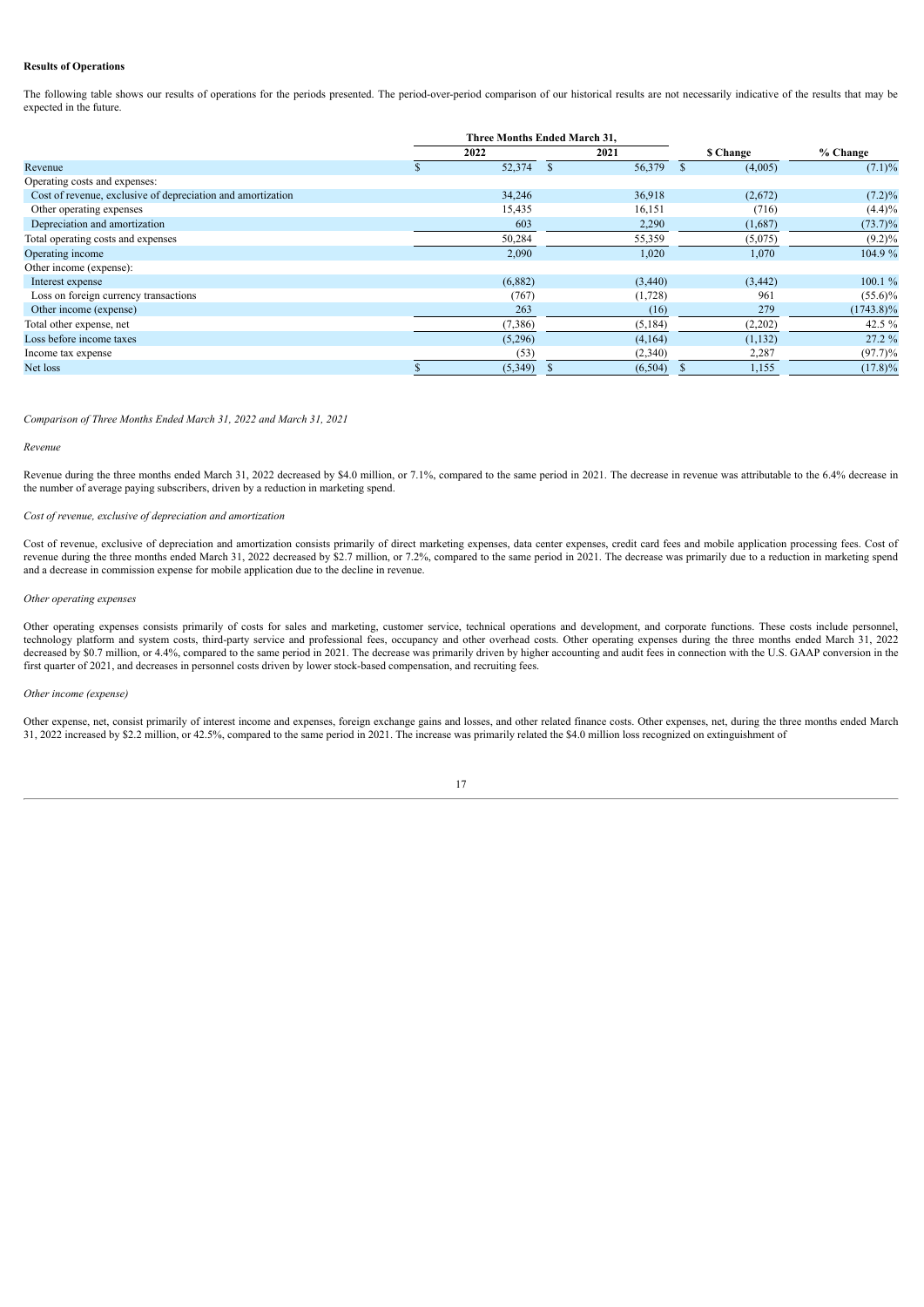debt in connection with the Amended Term Loan Facility and Revolving Credit Facility, as discussed in Note 5. Long-term Debt. The increase was partially offset by a \$1.0 million decrease in losses on foreign currency transactions compared to the same period in 2021.

## *Income tax expense*

Income tax expense was \$0.1 million for the three months ended March 31, 2022 compared to \$2.3 million for the three months ended March 31, 2021, which reflects an effective tax rate of (1.0)% and 112.5%, respectively. The decrease in income tax expense was primarily driven by the Company benefiting from year to date losses in the U.S. jurisdiction.

See Note 3. Income Taxes in the Notes to the Consolidated Financial Statements included in Item 1 of this quarterly report for further discussion of income taxes.

#### **Non-U.S. GAAP Financial Measures**

We report our financial results in accordance with U.S. GAAP. However, management believes that certain non-U.S. GAAP financial measures provide users of our financial information with additional useful information in evaluating our performance.

#### *Adjusted EBITDA*

Adjusted earnings before interest, taxes, depreciation and amortization ("Adjusted EBITDA"), a non-U.S. GAAP financial measure, is one of the primary metrics by which we evaluate the performance of our business, budget, forecast and compensate management. We believe this measure provides management and investors with a consistent view, period to period, of the core earnings generated from the ongoing operations and allows for greater transparency with respect to key metrics used by senior leadership in its financial and operational decision-making. We define Adjusted EBITDA as net earnings (loss) excluding interest expense, (gain) loss on foreign currency transactions, income tax (benefit) expense, depreciation and amortization, asset impairments, stock-based compensation expense, acquisition related costs and other costs. Adjusted EBITDA has inherent limitations in evaluating the performance of the Company, including, but not limited to the following:

- Adjusted EBITDA does not reflect the cash capital expenditures during the measurement period;
- Adjusted EBITDA does not reflect any changes in working capital requirements during the measurement period;
- Adjusted EBITDA does not reflect the cash tax payments during the measurement period; and
- Adjusted EBITDA may be calculated differently by other companies in our industry, thus limiting its value as a comparative measure.

Because of these limitations, you should consider Adjusted EBITDA alongside other financial performance measures, including net income (loss) and our other U.S. GAAP results. The following table reconciles Net loss to Adjusted EBITDA for the periods presented:

|                                       | Three Months Ended March 31. |  |         |  |  |
|---------------------------------------|------------------------------|--|---------|--|--|
| (in thousands)                        | 2022                         |  | 2021    |  |  |
| <b>Net loss</b>                       | (5,349)                      |  | (6,504) |  |  |
| Interest expense                      | 6,882                        |  | 3,440   |  |  |
| Loss on foreign currency transactions | 767                          |  | 1,728   |  |  |
| Income tax expense                    | 53                           |  | 2,340   |  |  |
| Depreciation and amortization         | 603                          |  | 2,290   |  |  |
| Stock-based compensation expense      | 502                          |  | 1,036   |  |  |
| Other costs $(1)$                     | 22                           |  | 795     |  |  |
| <b>Adjusted EBITDA</b>                | 3,480                        |  | 5,125   |  |  |

 $^{(1)}$  Includes primarily consulting and advisory fees related to special projects, as well as non-cash acquisition related expenses, post-merger integration activities and long-term debt transaction and advisory fees.

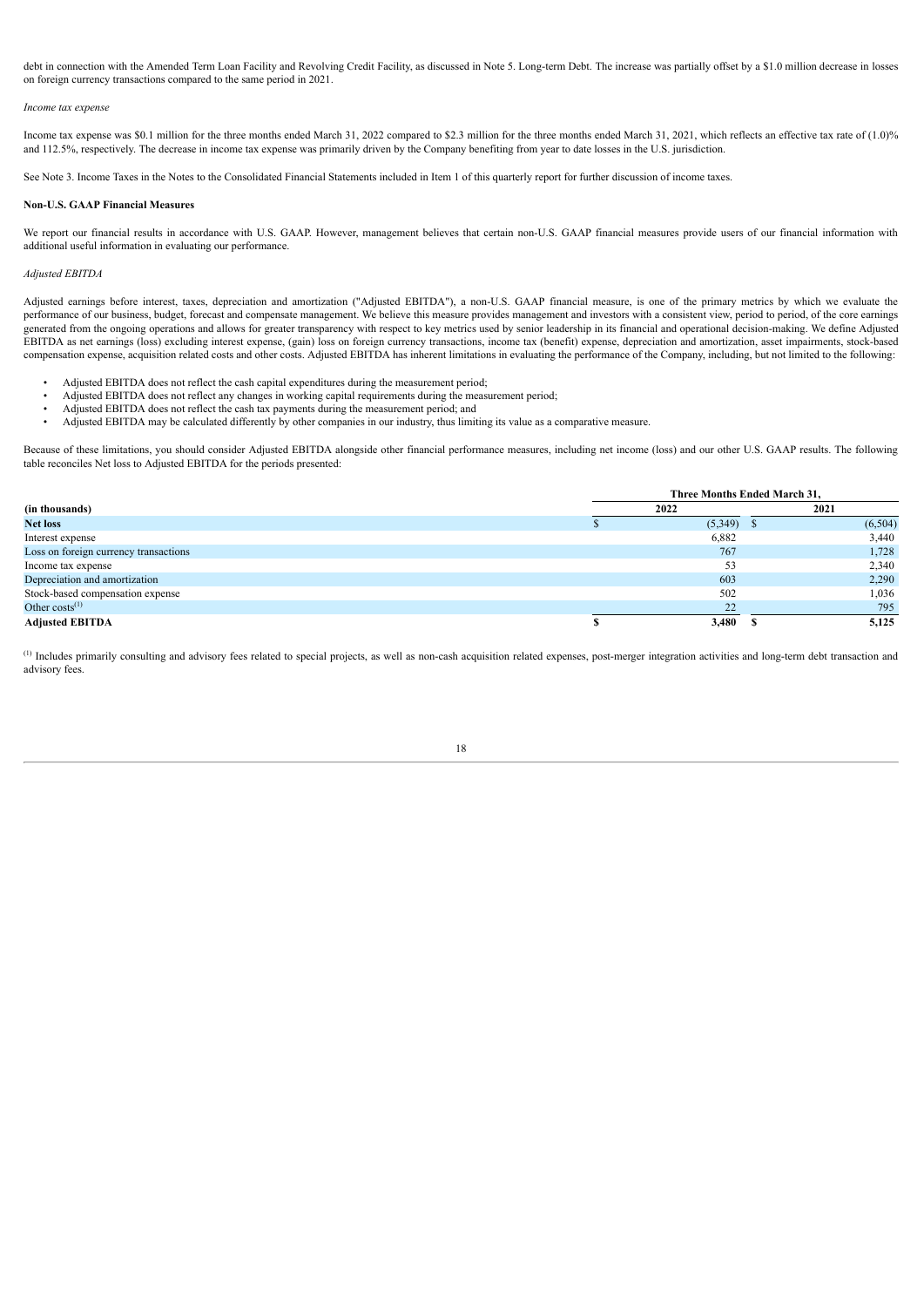### **Liquidity and Capital Resources**

The Company's principal sources of liquidity are cash balances and cash flows from operations and borrowings. Our ongoing liquidity requirements arise primarily from working capital needs, research and development requirements and the debt service. In addition, we may use liquidity to fund acquisitions or make other investments. As of March 31, 2022, we had cash and cash equivalents of \$13.0 million.

On March 11, 2022, the Company completed the successful refinancing of its existing term and revolving facility with borrowings under a new term loan facility with MGG Investment Group LP (the "Term Loan"). As of March 31, 2022 and December 31, 2021, we had outstanding principal debt balance of \$100.0 million and \$85.6 million, respectively. See Note 5. Long-term Debt in the Notes to the Consolidated Financial Statements included in Item 1 of this quarterly report for further discussion of our debt.

We believe that our current cash and cash flow from operations will be sufficient to meet our anticipated cash needs for financial liabilities, capital expenditures and contractual obligations, for at least the next 12 months. Our future capital requirements and the adequacy of available funds will depend on many factors and those set forth in Part II, Item 1A "Risk Factors" of our Form 10-K for the year ended December 31, 2021. We do not have any off-balance sheet arrangements as of March 31, 2022.

#### **Cash Flows Information**

The following table summarizes our cash flows for the periods presented:

|                                                             | Three Months Ended March 31. |          |  |  |
|-------------------------------------------------------------|------------------------------|----------|--|--|
| (in thousands)                                              | 2022                         | 2021     |  |  |
| Net cash provided by (used in):                             |                              |          |  |  |
| Operating activities                                        | $(10, 475)$ \$               | (387)    |  |  |
| Investing activities                                        | (490)                        | (423)    |  |  |
| Financing activities                                        | 7.774                        | (3,686)  |  |  |
| Net change in cash and cash equivalents and restricted cash | $(3,191)$ \$                 | (4, 496) |  |  |

#### *Operating Activities*

Our cash flows from operating activities primarily include net loss adjusted for (i) non-cash items included in net loss, such as depreciation and amortization, and stock-based compensation and (ii) changes in the balances of operating assets and liabilities.

Net cash used in operating activities was \$10.5 million for the three months ended March 31, 2022, an increase of \$10.1 million compared to \$0.4 million during the same period in 2021. The increase was primarily driven by a decrease in accounts payable due to the timing of payments.

#### *Investing Activities*

Our cash flows from investing activities primarily include development of internal-use software, and purchase of property and equipment.

Net cash used in investing activities was \$0.5 million for the three months ended March 31, 2022, an increase of \$0.1 million compared to \$0.4 million during the three months ended March 31 2021. The increase was primarily due to the additional capital expenditures of \$0.1 million during the three months ended March 31, 2022.

#### *Financing Activities*

Our cash flows from financing activities primarily include changes in long-term debt.

Net cash provided by financing activities was \$7.8 million for the three months ended March 31, 2022, an increase of \$11.5 million compared to net cash used in financing activities of \$3.7 million during the same period in 2021. The increase was primarily attributable to \$97.8 million of proceeds, net of discount and issuance costs, received from the Term Loan, partially offset by the \$85.6 million repayment of debt under the existing Term Loan Facility and the Second Amendment, transaction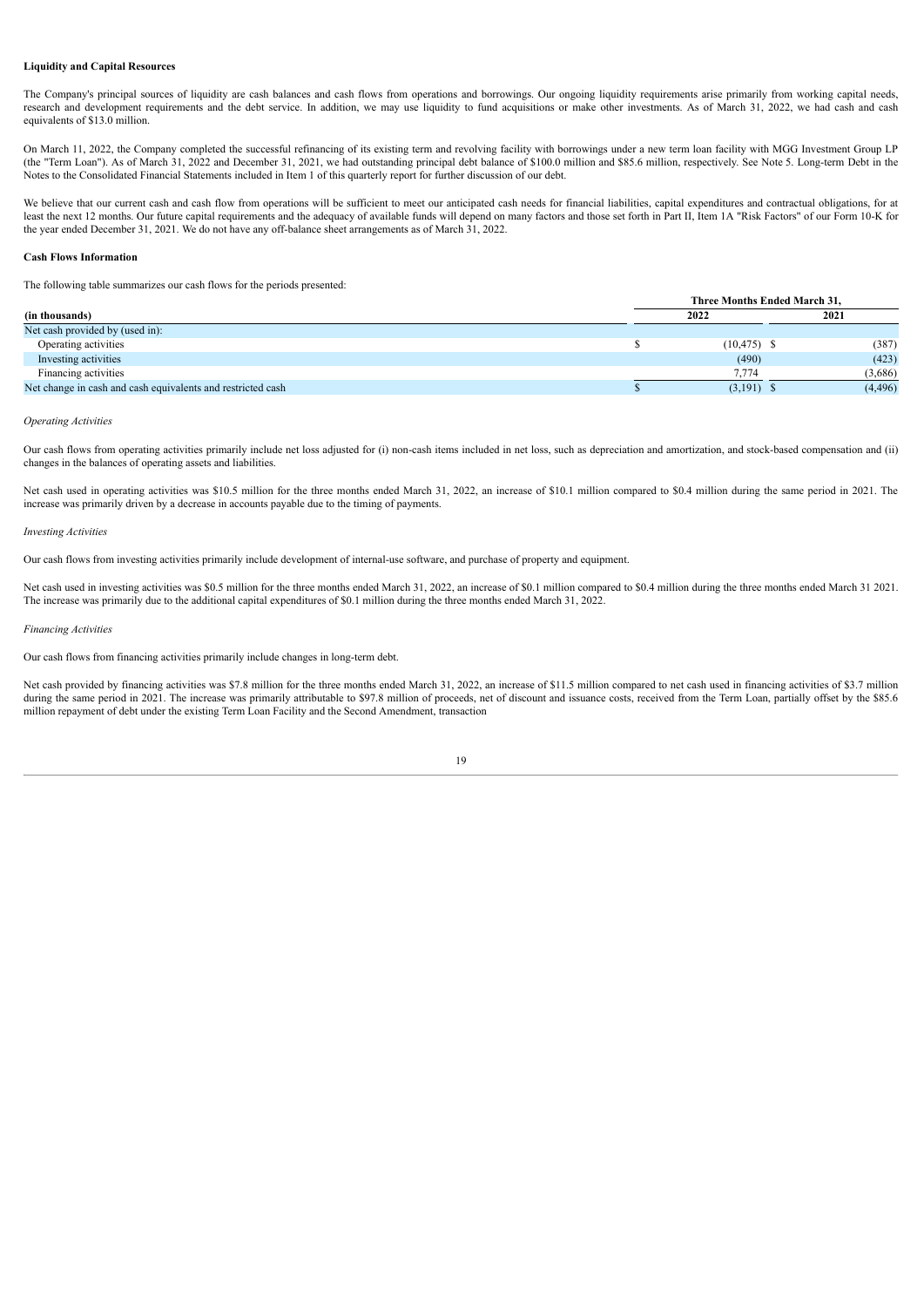costs of \$3.5 million paid to third parties in connection with the Term Loan, and a \$0.9 million prepayment penalty in connection with the existing Term Loan Facility and the Second Amendment, as discussed in Note 5. Long-term Debt.

### **Recent Accounting Pronouncements**

See Note 1. Basis of Presentation and Summary of Significant Accounting Policies in the Notes to the Consolidated Financial Statements included in Part I. Item 1. of this quarterly report for a discussion of recently issued and adopted accounting standards.

#### **Critical Accounting Policies and Estimates**

Please refer to Part II. Item 7. Management's Discussion and Analysis of Financial Condition and Results of Operation, the "Critical Accounting Policies and Estimates" section of our Form 10-K for the fiscal year ended December 31, 2021 ("2021 Form 10-K") for a full description of all of our critical accounting estimates. We believe there have been no new critical accounting policies and estimates, or material changes to our existing critical accounting policies and estimates during the three months ended March 31, 2022.

#### <span id="page-19-0"></span>**Item 3. Quantitative and Qualitative Disclosures About Market Risk**

Not applicable.

## <span id="page-19-1"></span>**Item 4. Controls and Procedures**

### **Evaluation of Disclosure Controls and Procedures**

The Company's management, with the participation of its principal executive officer and principal financial officer, evaluated the effectiveness of its disclosure controls and procedures as of December 31, 2021. The term "disclosure controls and procedures," as defined in Rules 13a-15(e) and 15d-15(e) under the Exchange Act, means controls and other procedures of a company that are designed to ensure that information required to be disclosed by a company in the reports that it files or submits under the Exchange Act is recorded, processed, summarized and reported, within the time periods specified in the rules and forms promulgated by the Securities and Exchange Commission (the "SEC"). Disclosure controls and procedures include, without limitation, controls and procedures designed to ensure that information required to be disclosed by a company in the reports that it files or submits under the Exchange Act is accumulated and communicated to the company's management, including its principal executive and principal financial officers, as appropriate to allow timely decisions regarding required disclosure. Management recognizes that any controls and procedures, no matter how well designed and operated, can provide only reasonable assurance of achieving their objectives and management necessarily applies its judgment in evaluating the cost-benefit relationship of possible controls and procedures. Based on that evaluation, our management concluded that, as of March 31, 2022, due to the material weakness in our internal control over financial reporting previously identified in our 2021 Form 10-K which continues to exist, our disclosure controls and procedures were not effective.

### **Remediation Plan for Material Weakness in Internal Control over Financial Reporting**

In connection with the audit of our consolidated financial statements as of and for the years ended December 31, 2021 and 2020, we identified material weaknesses in our internal control over financial reporting. A material weakness is a deficiency or a combination of deficiencies, in internal control over financial reporting such that there is a reasonable possibility that a material misstatement of our annual or interim financial statements will not be prevented or detected on a timely basis. Please refer to Part II. Item 9A. "Controls and Procedures" of our 2021 Form 10-K for a full description of the material weakness in our internal control over financial reporting and remediation plan.

Our remediation of the identified material weaknesses and the strengthening of our internal control environment is ongoing. We continue to focus on the design and implementation of processes and procedures to improve our new and existing controls and remediate our material weaknesses. We are committed to maintaining a strong control environment and believe that these remediation efforts represent continued improvements in our control environment. As we continue to evaluate and take actions to improve our internal control over financial reporting, we may determine it is necessary to take additional action to address control deficiencies or modify certain of the remediation measures. The material weaknesses will not be considered remediated, however, until the applicable controls operate for a sufficient period of time and management has concluded, through testing, that these enhanced internal controls are operating effectively. We will continue to monitor and evaluate the

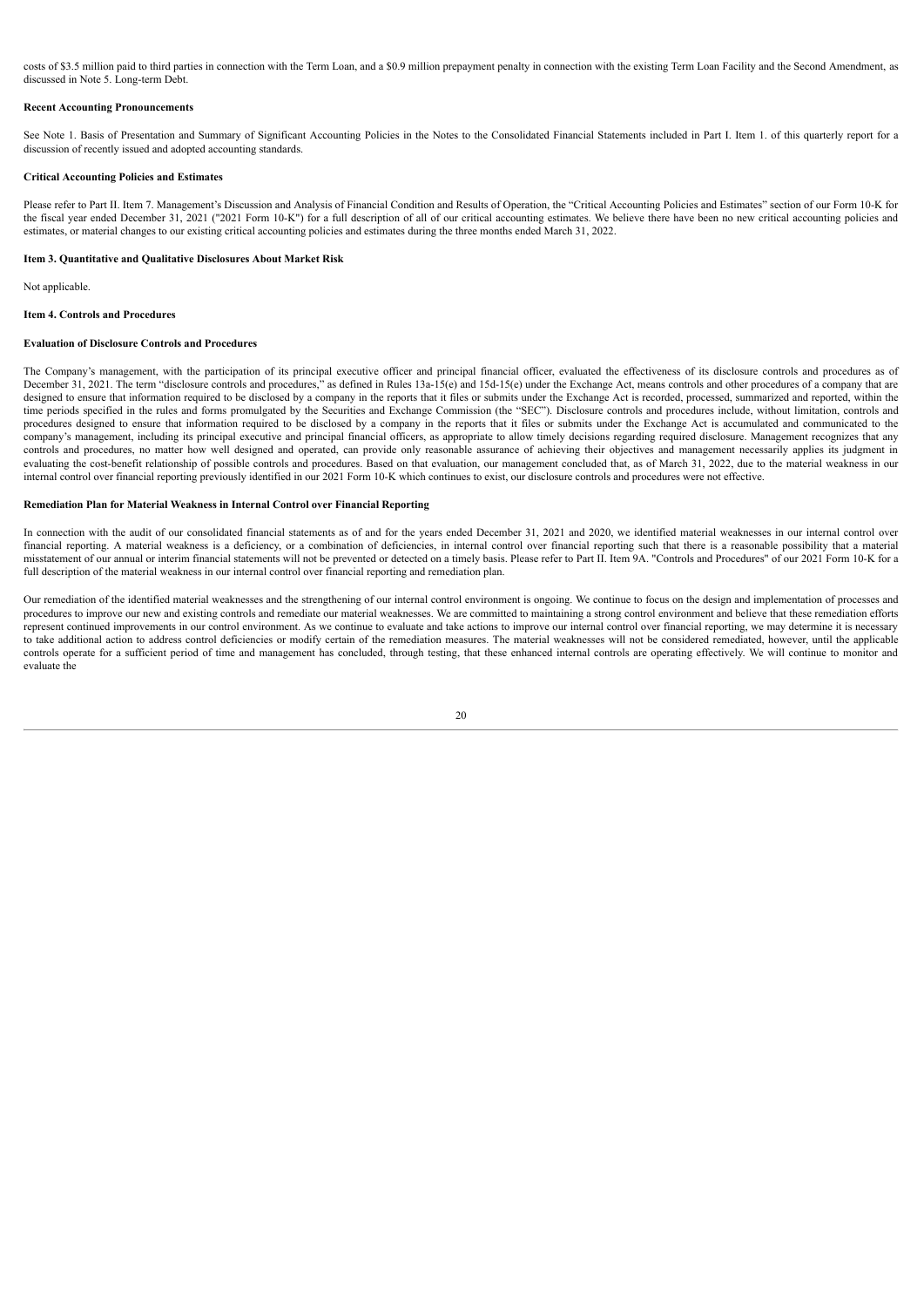effectiveness of our internal control over financial reporting in the areas affected by the material weaknesses. Our management is committed to remediating the material weakness in a timely manner.

## **Changes in Internal Control over Financial Reporting**

<span id="page-20-0"></span>There has been no changes in our internal control over financial reporting (as defined in Rules 13a-15(f) and 15d-15(f) of the Exchange Act) during the period covered by this report that has materially affected, or is reasonably likely to materially affect, our internal control over financial reporting.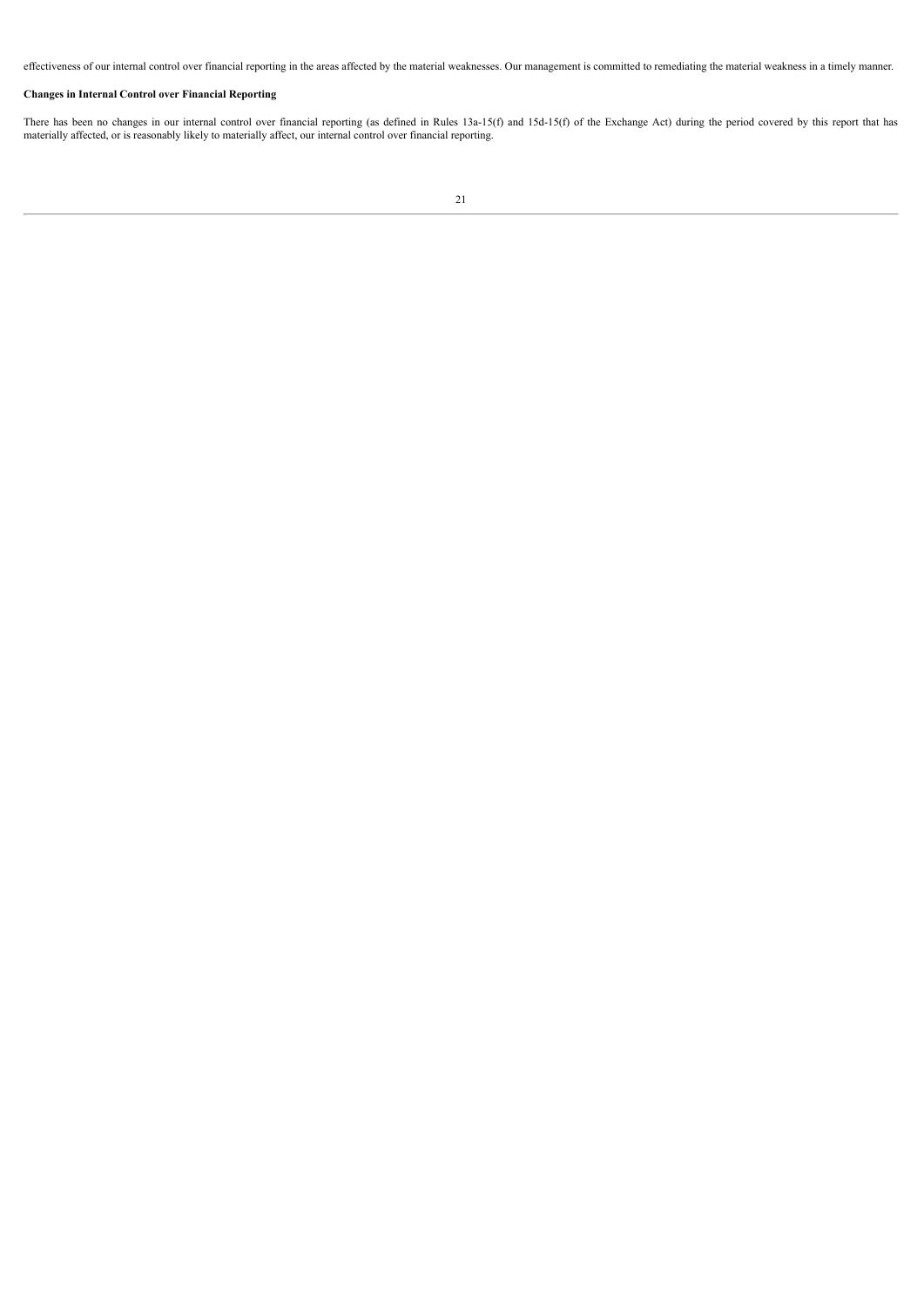#### **PART II Other Information**

## <span id="page-21-0"></span>**Item 1. Legal Proceedings**

For information that updates the disclosure set forth under Part I. Item 3. Legal Proceedings in our 2021 Form 10-K, refer to Note 6. Contingencies to the Consolidated Financial Statements in this Form 10-Q.

### <span id="page-21-1"></span>**Item 1A. Risk Factors**

Please refer to Part I. Item 1A. Risk Factors of our 2021 Form 10-K for a discussion of our risk factors. The risks and uncertainties are not limited to those set forth in the 2021 Form 10-K. Additional risks and uncertainties that we are unaware of, or that we currently believe are not material, may also become important factors that affect us. We believe there have been no new risk factors, or material changes to our existing risk factors, during the three months ended March 31, 2022.

## <span id="page-21-2"></span>**Item 2. Recent Sales of Unregistered Securities**

None.

## <span id="page-21-3"></span>**Item 3. Defaults Upon Senior Securities**

Not applicable.

## <span id="page-21-4"></span>**Item 4. Mine Safety Disclosures**

Not applicable.

## <span id="page-21-5"></span>**Item 5. Other Information**

<span id="page-21-6"></span>On May 9, 2022, the Company and David Clark amended Mr. Clark's Employment Agreement with the Company dated as of August 10, 2021, to provide that the amount of severance paid under the agreement shall no longer be subject to offset for any other remuneration paid to Mr. Clark during the severance period. A copy of the amendment is attached hereto as Exhibit 10.2 and incorporated herein by reference.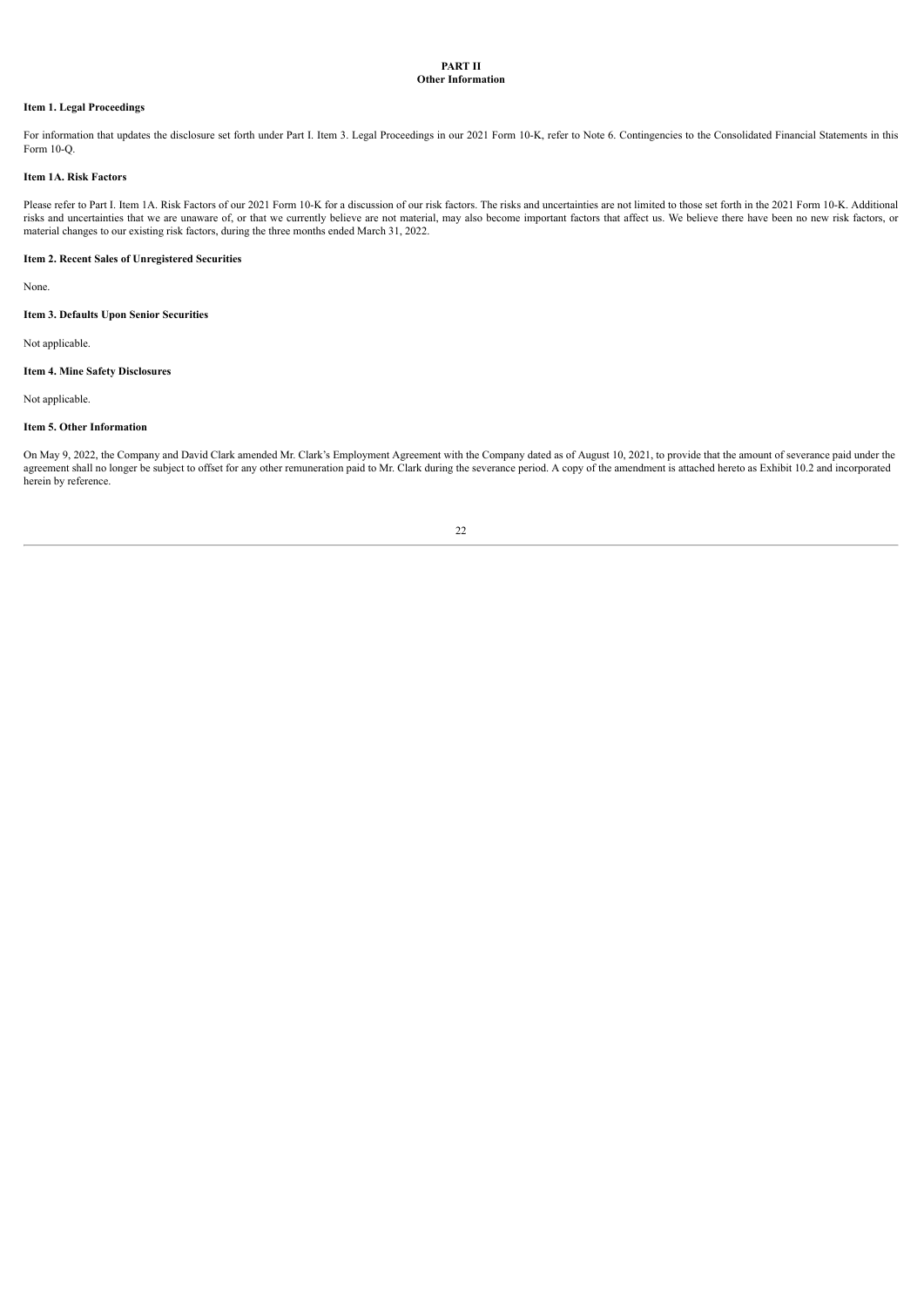| <b>Exhibit</b><br><b>Number</b> | <b>Description</b>                                                                                                                                                                                               | Form  | File No.  | <b>Exhibit</b><br><b>Filing Date</b> | Exhibit No. | <b>Filed/Furnished</b><br>Herewith |
|---------------------------------|------------------------------------------------------------------------------------------------------------------------------------------------------------------------------------------------------------------|-------|-----------|--------------------------------------|-------------|------------------------------------|
| 10.1                            | Financing Agreement, dated as of March 11, 2022, between the Company, Zoosk, Inc.,<br>Spark Networks, Inc. and MGG Investment Group LP.                                                                          | $8-K$ | 001-38252 | March 14, 2022                       | 10.1        |                                    |
| 10.2                            | First Amendment to Employment Agreement with David Clark, dated May 9, 2022.                                                                                                                                     |       |           |                                      |             | X                                  |
| 31.1                            | Certification of Principal Executive Officer pursuant to rules 13a-14(a) and 15d-14(a)<br>under the Securities and Exchange Act of 1934, as adopted pursuant to Section 302 of<br>the Sarbanes-Oxley Act of 2002 |       |           |                                      |             | X                                  |
| 31.2                            | Certification of Principal Financial Officer pursuant to rules 13a-14(a) and 15d-14(a)<br>under the Securities and Exchange Act of 1934, as adopted pursuant to Section 302 of<br>the Sarbanes-Oxley Act of 2002 |       |           |                                      |             | X                                  |
| 32.1                            | Certification of Principal Executive Officer Pursuant to 18 U.S.C. 1350, as adopted<br>pursuant to Section 906 of the Sarbanes-Oxley Act of 2002 <sup>**</sup>                                                   |       |           |                                      |             | X                                  |
| 32.2                            | Certification of Principal Financial Officer Pursuant to 18 U.S.C. 1350, as adopted<br>pursuant to Section 906 of the Sarbanes-Oxley Act of 2002 <sup>**</sup>                                                   |       |           |                                      |             | X                                  |
| 101.1                           | The following financial statements from the Registrant's Quarterly Report on Form 10-<br>O for the quarter ended March 31, 2022, formatted in Extensible Business Reporting<br>Language ("XBRL"):                |       |           |                                      |             |                                    |
|                                 | unaudited condensed consolidated balance sheets;                                                                                                                                                                 |       |           |                                      |             |                                    |
|                                 | unaudited condensed consolidated statements of operations and<br>٠<br>comprehensive loss;                                                                                                                        |       |           |                                      |             | X                                  |
|                                 | unaudited condensed consolidated statements of shareholders' equity;<br>$\bullet$                                                                                                                                |       |           |                                      |             |                                    |
|                                 | unaudited condensed consolidated statement of cash flows; and<br>$\bullet$<br>notes to unaudited condensed consolidated financial statements<br>۰                                                                |       |           |                                      |             |                                    |
| 104                             | Cover Page Interactive Data File – the cover page<br>from this Quarterly Report on Form 10-Q for the<br>quarter ended March 31, 2022, is formatted in<br>Inline XBRL and contained in Exhibit 101.1              |       |           |                                      |             |                                    |

<span id="page-22-0"></span>\*\* The certifications furnished in Exhibits 3.1 and 32.2 hereto are deemed oucompany this Form 10-Q and are not deemed "filed" for purposes of Section 18 of the Exchange Act, or otherwise subject to the liability of that s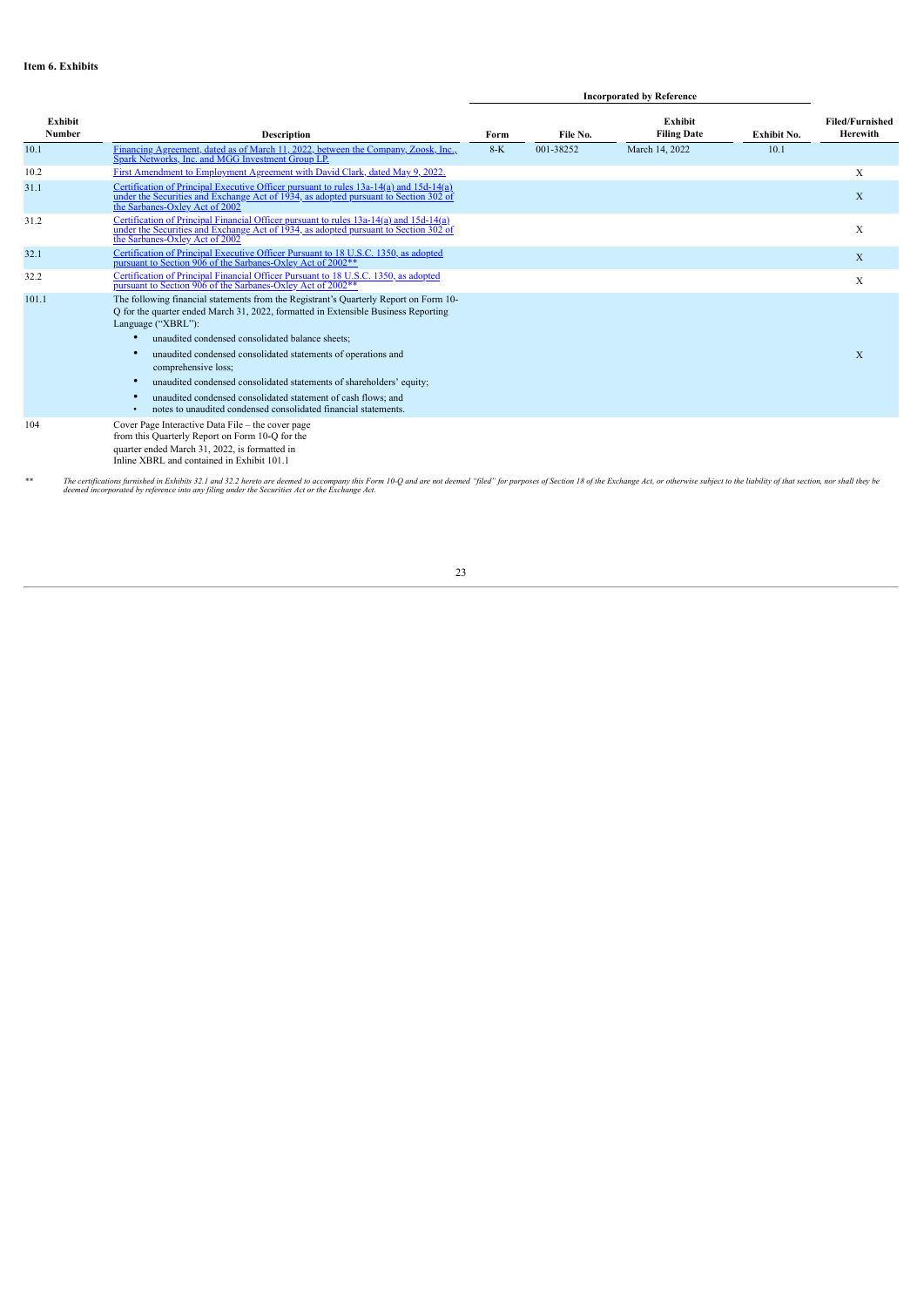# **SIGNATURES**

Pursuant to the requirements of Section 13 or 15(d) of the Securities Exchange Act of 1934, as amended, the Registrant has duly caused this Report to be signed on its behalf by the undersigned, thereunto duly authorized**.**

Date: May 10, 2022

Spark Networks SE

By: /s/ Eric Eichmann Eric Eichmann Chief Executive Officer (Principal Executive Officer)

Date: May 10, 2022 By:

/s/ David Clark

David Clark Chief Financial Officer (Principal Financial Officer and Principal Accounting Officer)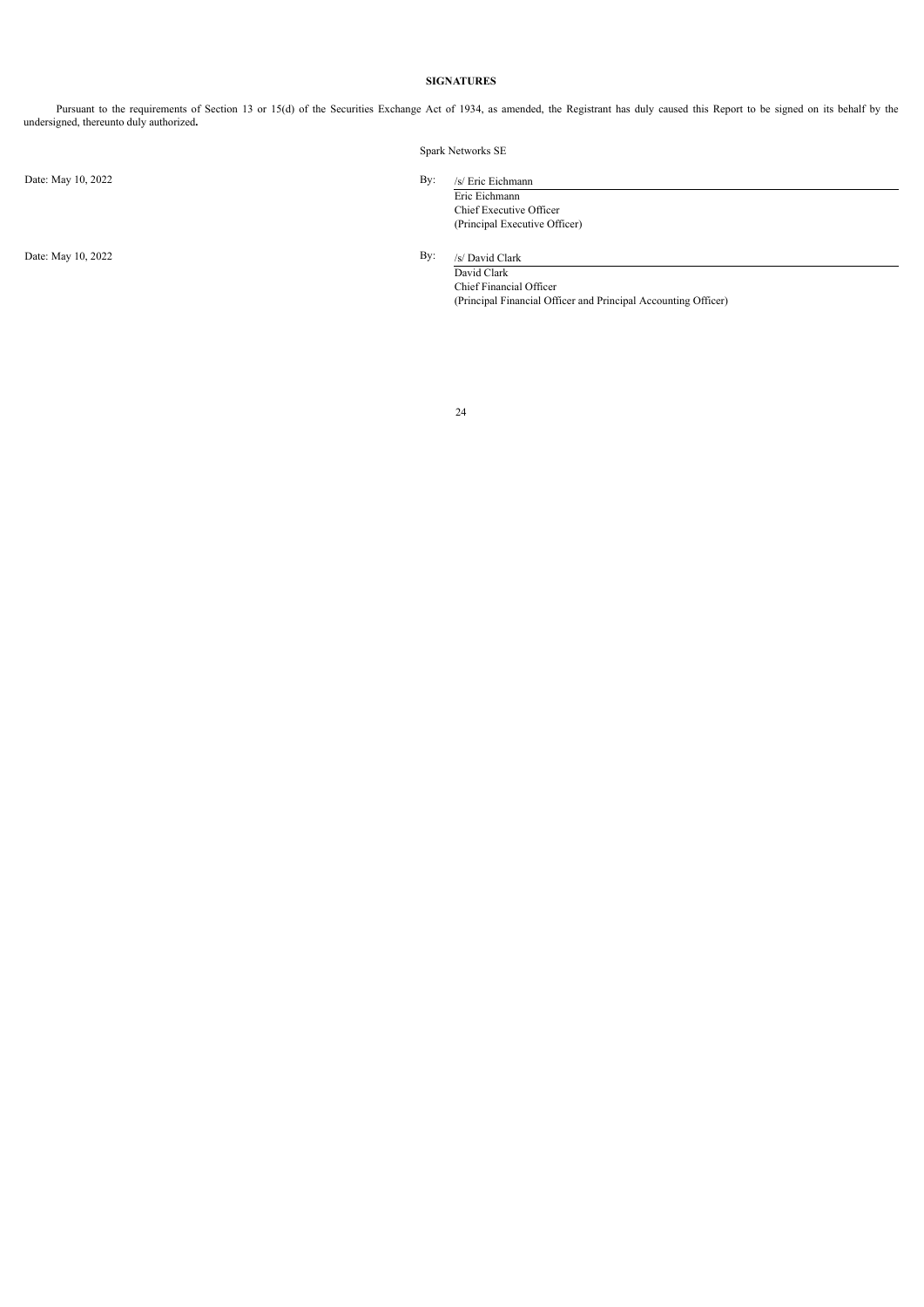# **FIRST AMENDMENT TO**

# **EMPLOYMENT AGREEMENT**

<span id="page-24-0"></span>THIS IS THE FIRST AMENDMENT (the "Amendment"), dated as of May 9, 2022, to that certain Employment Agreement (the "Agreement"), dated as of August 10, 2021, by and between by and between Spark SocialNet, Inc. (f/k/a Social Net, Inc.) (the "Company") and David Clark (Executive").

The Company and Executive wish to amend the Agreement on the terms and conditions set forth herein.

Therefore, in consideration of the mutual agreements set forth herein and intending to be legally bound, the parties hereto agree as follows:

- 1. Capitalized Terms. Capitalized terms used herein without definition shall have the meanings ascribed to them in the Agreement.
- 2. Removal of Certain Language. The following sentence is hereby removed in its entirety from Section 4(b) of the Agreement:

"Such Severance shall be reduced by any remuneration paid to Executive because of Executive's employment or self-employment during the severance period, and Executive shall promptly report all such remuneration to the Company in writing."

- 3. Ratification of Agreement. Except as expressly set forth in this Amendment, the Agreement is hereby ratified in full (including without limitation the provisions of Section 4(b) thereof other than the sentence removed by this Amendment) and shall, as so changed by this Amendment, continue in full force and effect.
- 4. Counterparts. This Amendment may be executed and delivered originally or by facsimile and in one or more counterparts, each of which shall be deemed an original and all of which taken together shall constitute a single instrument.

IN WITNESS WHEREOF, the parties have duly executed this Amendment on the date first above written.

SPARK SOCIALNET, INC.

DocuSigned by:  $\nu$ -79FA16D6BF4E4D1...

By: Eric Eichmann Title: Chief Executive Officer

DocuSigned by David Clark -97684C4BF931484

David Clark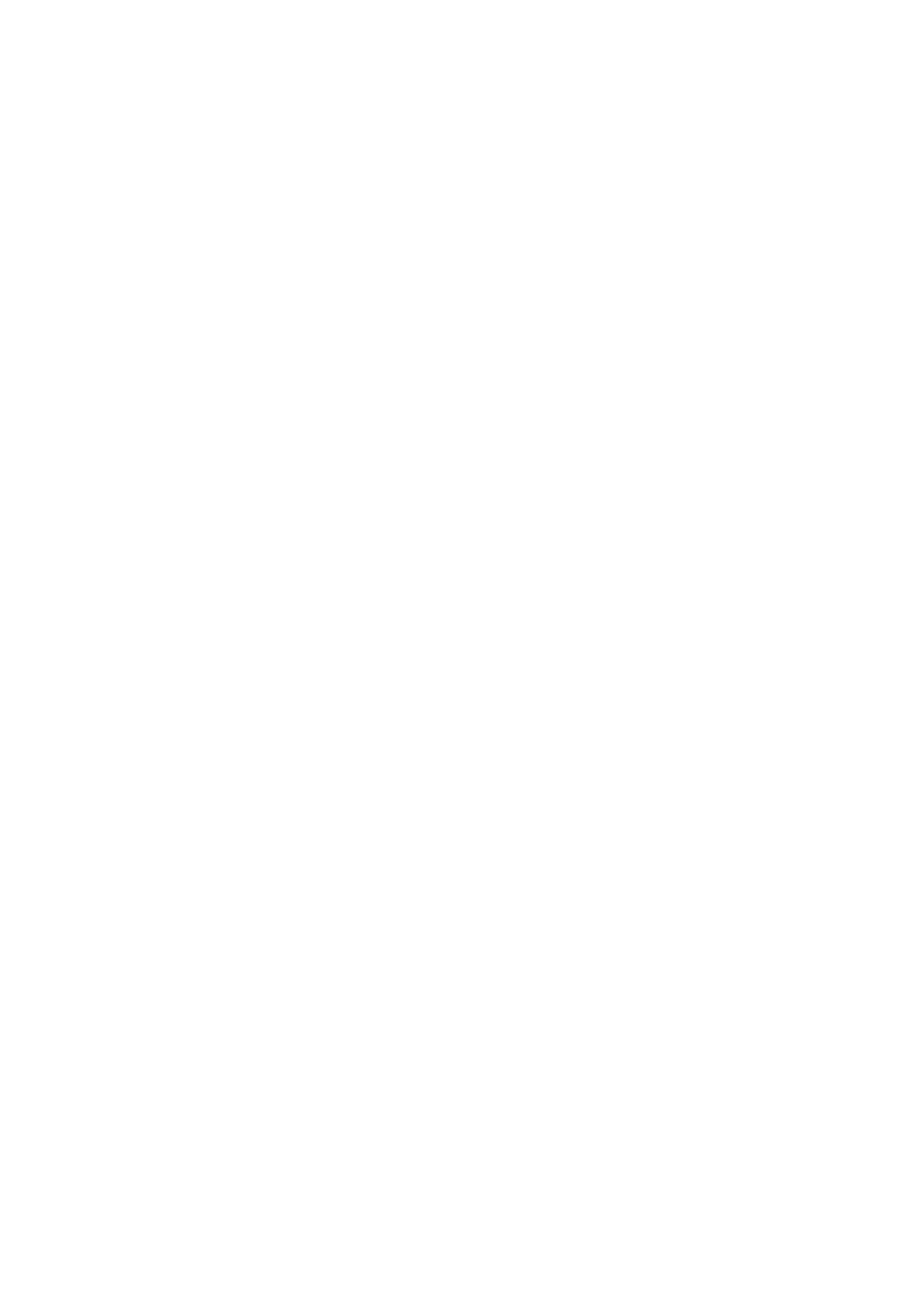### **Form of Certification Pursuant to Section 302 of the Sarbanes-Oxley Act of 2002**

<span id="page-26-0"></span>I, Eric Eichmann, certify that:

- 1. I have reviewed this Quarterly Report on Form 10-Q of Spark Networks SE;
- 2. Based on my knowledge, this report does not contain any untrue statement of a material fact or omit to state a material fact necessary to make the statements made, in light of the circumstances under which such statements were made, not misleading with respect to the period covered by this report;
- 3. Based on my knowledge, the consolidated financial statements, and other financial information included in this report, fairly present in all material respects the financial condition, results of operations and cash flows of the registrant as of, and for, the periods presented in this report;
- 4. The registrant's other certifying officer and I are responsible for establishing and maintaining disclosure controls and procedures (as defined in Exchange Act Rules 13a-15(e) and 15d-15(e)) and internal control over financial reporting (as defined in Exchange Act Rules 13a-15(f) and 15d-15(f)) for the registrant and have:
	- (a) Designed such disclosure controls and procedures, or caused such disclosure controls and procedures to be designed under our supervision, to ensure that material information relating to the registrant, including its consolidated subsidiaries, is made known to us by others within those entities, particularly during the period in which this report is being prepared;
	- (b) Designed such internal control over financial reporting, or caused such internal control over financial reporting to be designed under our supervision, to provide reasonable assurance regarding the reliability of financial reporting and the preparation of consolidated financial statements for external purposes in accordance with generally accepted accounting principles;
	- (c) Evaluated the effectiveness of the registrant's disclosure controls and procedures and presented in this report our conclusions about the effectiveness of the disclosure controls and procedures, as of the end of the period covered by this report based on such evaluation; and
	- (d) Disclosed in this report any change in the registrant's internal control over financial reporting that occurred during the registrant's most recent fiscal quarter (the registrant's fourth fiscal quarter in the case of an annual report) that has materially affected, or is reasonably likely to materially affect, the registrant's internal control over financial reporting; and
- 5. The registrant's other certifying officer and I have disclosed, based on our most recent evaluation of internal control over financial reporting, to the registrant's auditors and the audit committee of registrant's board of directors (or persons performing the equivalent functions):
	- (a) All significant deficiencies and material weaknesses in the design or operation of internal control over financial reporting which are reasonably likely to adversely affect the registrant's ability to record, process, summarize and report financial information; and
	- (b) Any fraud, whether or not material, that involves management or other employees who have a significant role in the registrant's internal control over financial reporting.

Date: May  $10, 2022$  By:

/s/ Eric Eichmann Eric Eichmann

**Chief Executive Officer**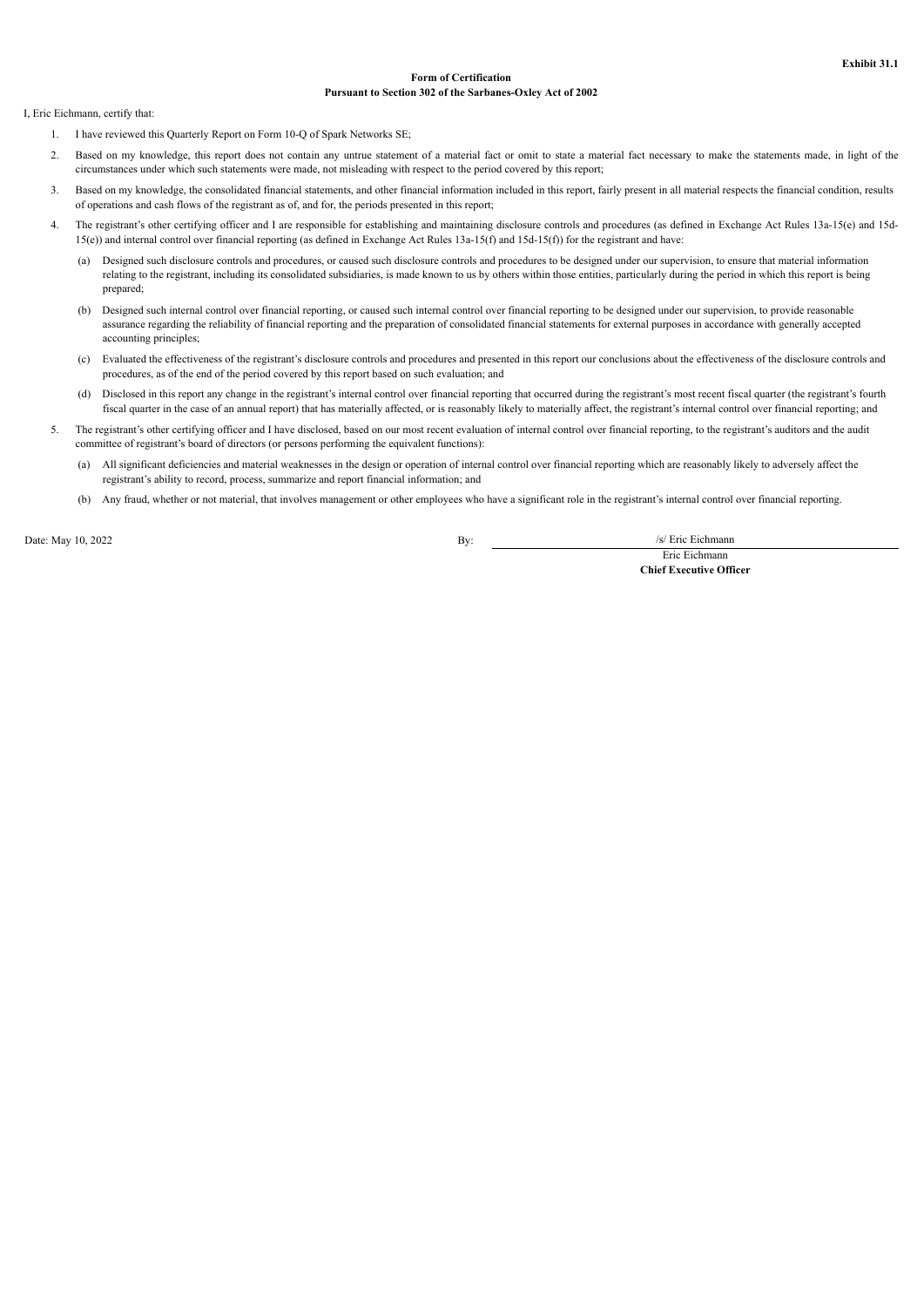### **Form of Certification Pursuant to Section 302 of the Sarbanes-Oxley Act of 2002**

<span id="page-27-0"></span>I, David Clark, certify that:

- 1. I have reviewed this Quarterly Report on Form 10-Q of Spark Networks SE;
- 2. Based on my knowledge, this report does not contain any untrue statement of a material fact or omit to state a material fact necessary to make the statements made, in light of the circumstances under which such statements were made, not misleading with respect to the period covered by this report;
- 3. Based on my knowledge, the consolidated financial statements, and other financial information included in this report, fairly present in all material respects the financial condition, results of operations and cash flows of the registrant as of, and for, the periods presented in this report;
- 4. The registrant's other certifying officer and I are responsible for establishing and maintaining disclosure controls and procedures (as defined in Exchange Act Rules 13a-15(e) and 15d-15(e)) and internal control over financial reporting (as defined in Exchange Act Rules 13a-15(f) and 15d-15(f)) for the registrant and have:
	- (a) Designed such disclosure controls and procedures, or caused such disclosure controls and procedures to be designed under our supervision, to ensure that material information relating to the registrant, including its consolidated subsidiaries, is made known to us by others within those entities, particularly during the period in which this report is being prepared;
	- (b) Designed such internal control over financial reporting, or caused such internal control over financial reporting to be designed under our supervision, to provide reasonable assurance regarding the reliability of financial reporting and the preparation of consolidated financial statements for external purposes in accordance with generally accepted accounting principles;
	- (c) Evaluated the effectiveness of the registrant's disclosure controls and procedures and presented in this report our conclusions about the effectiveness of the disclosure controls and procedures, as of the end of the period covered by this report based on such evaluation; and
	- (d) Disclosed in this report any change in the registrant's internal control over financial reporting that occurred during the registrant's most recent fiscal quarter (the registrant's fourth fiscal quarter in the case of an annual report) that has materially affected, or is reasonably likely to materially affect, the registrant's internal control over financial reporting; and
- 5. The registrant's other certifying officer and I have disclosed, based on our most recent evaluation of internal control over financial reporting, to the registrant's auditors and the audit committee of registrant's board of directors (or persons performing the equivalent functions):
	- (a) All significant deficiencies and material weaknesses in the design or operation of internal control over financial reporting which are reasonably likely to adversely affect the registrant's ability to record, process, summarize and report financial information; and
	- (b) Any fraud, whether or not material, that involves management or other employees who have a significant role in the registrant's internal control over financial reporting.

Date: May  $10, 2022$  By:

/s/ David Clark David Clark

**Chief Financial Officer**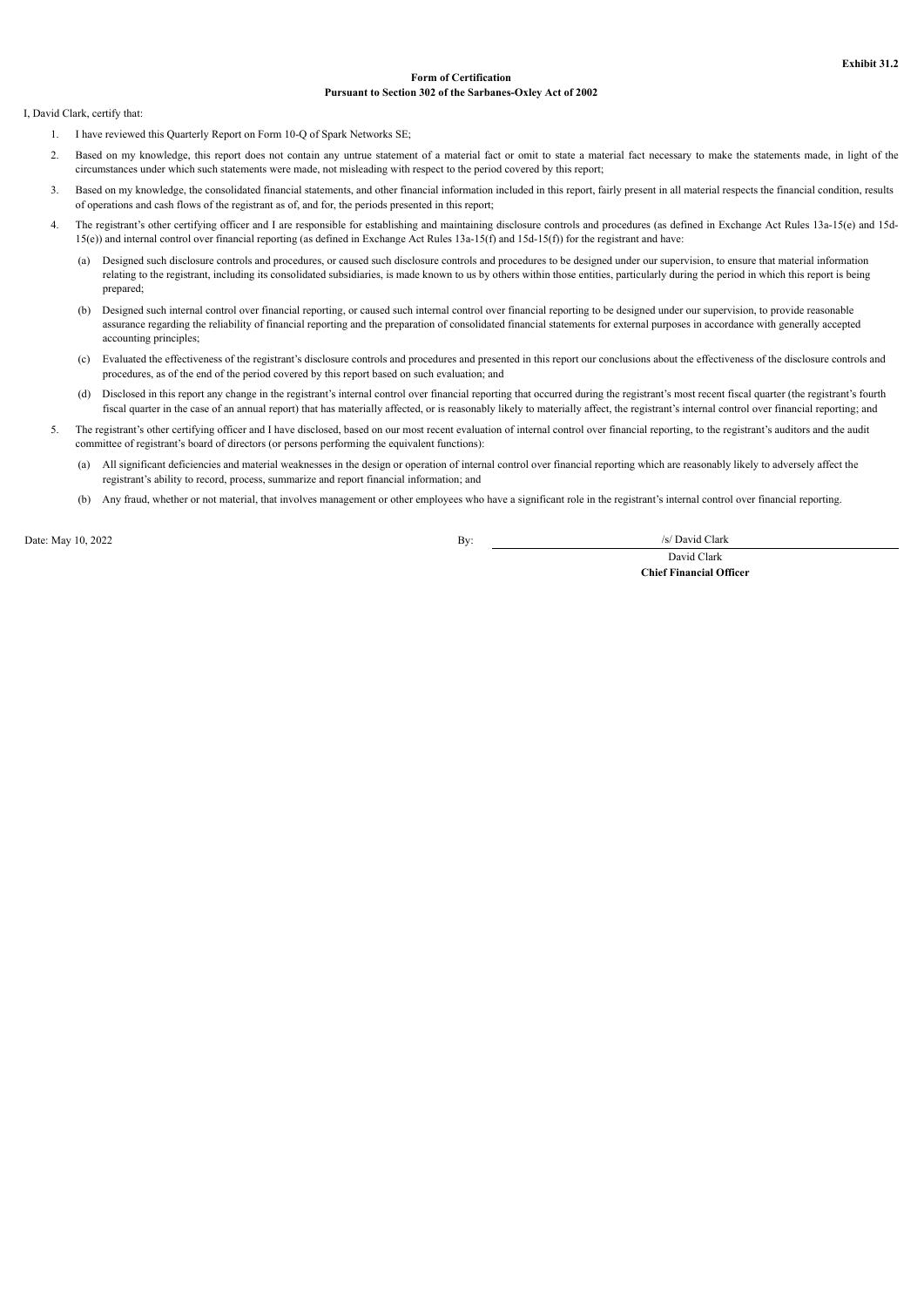## **Form of Certification Pursuant to Section 906 of the Sarbanes-Oxley Act of 2002**

<span id="page-28-0"></span>Pursuant to section 906 of the Sarbanes-Oxley Act of 2002 (subsections (a) and (b) of Section 1350, Chapter 63 of Title 18, United States Code), each of the undersigned officers of Spark Networks SE (the "Company"), does hereby certify, to such officer's knowledge, that:

The Quarterly Report on Form 10-Q for the quarter ended March 31, 2022 of the Company fully complies with the requirements of section 13(a) or 15(d) of the Securities Exchange Act of 1934 and information contained in the Form 10-Q fairly presents, in all material respects, the financial condition and results of operations of the Company.

Date: May 10, 2022 <br>By: /s/ Eric Eichmann<br>By: /s/ Eric Eichmann

Eric Eichmann **Chief Executive Officer**